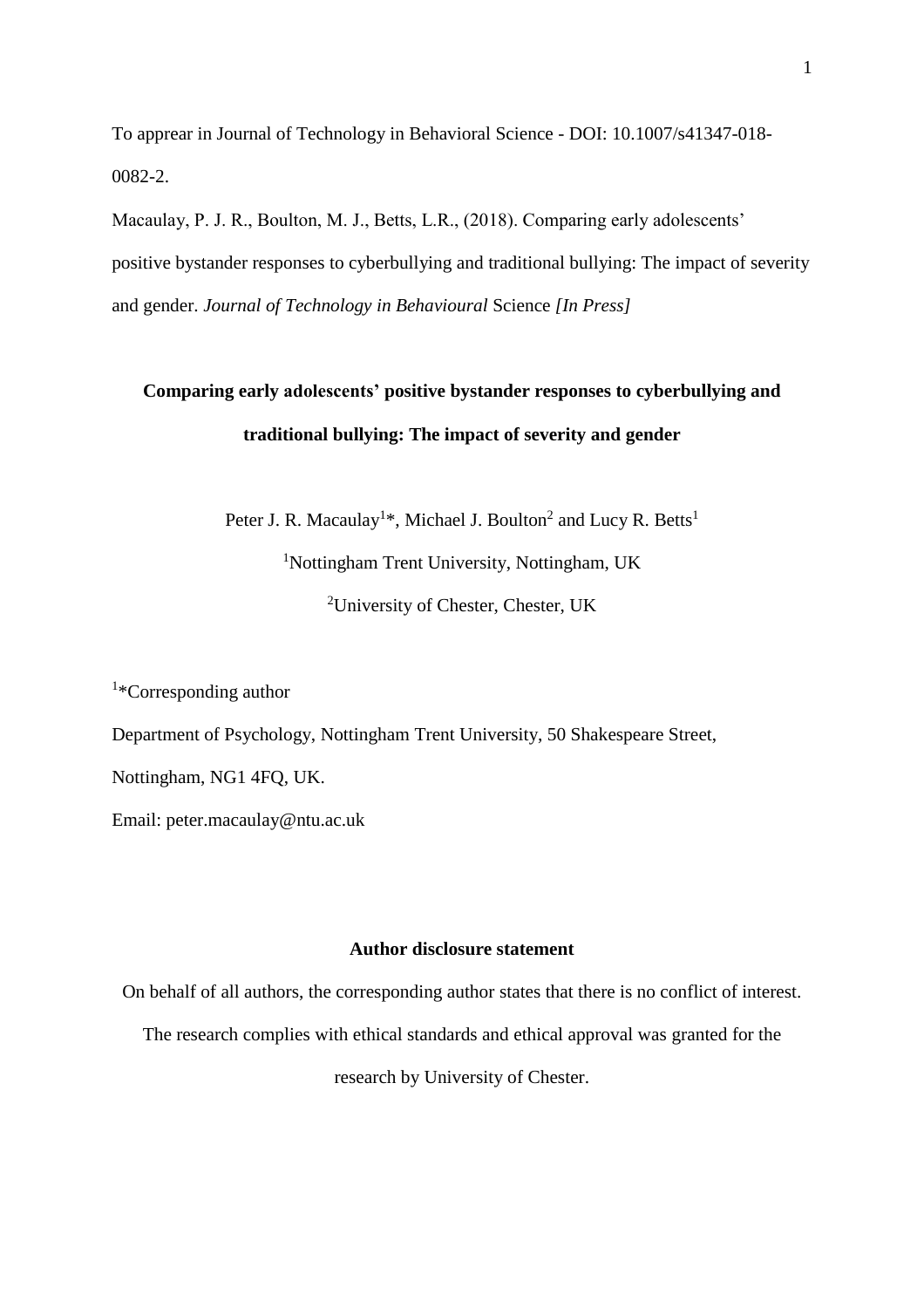#### **Abstract**

Young people are frequently exposed to bullying events in the offline and online domain. Witnesses to these incidents act as bystanders and play a pivotal role in reducing or encouraging bullying behaviour. The present study examined 868 (47.2% female) 11-13 year-old early adolescent pupils' bystander responses across a series of hypothetical vignettes based on traditional and cyberbullying events. The vignettes experimentally controlled for severity across mild, moderate, and severe scenarios. The findings showed positive bystander responses (PBRs) were higher in cyberbullying than traditional bullying incidents. Bullying severity impacted on PBRs, in that PBRs increased across mild, moderate, and severe incidents, consistent across traditional and cyberbullying. Females exhibited more PBRs across both types of bullying. Findings are discussed in relation to practical applications within the school. Strategies to encourage PBRs to all forms of bullying should be at the forefront of bullying intervention methods.

Keywords: cyberbullying; bullying; bystander; adolescence; severity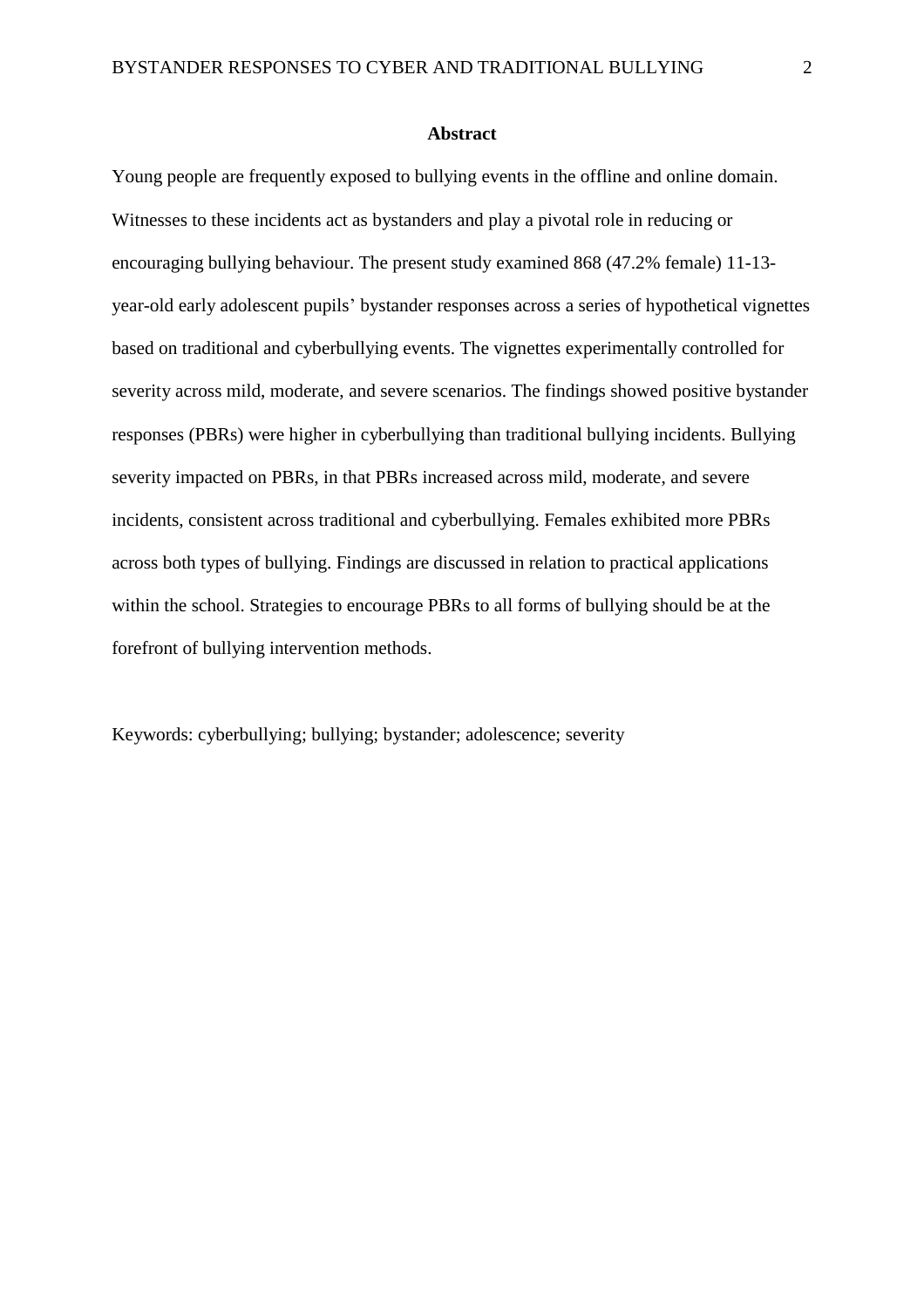# **Comparing early adolescents' positive bystander responses to cyberbullying and traditional bullying: The impact of severity and gender**

Bullying is a sub-set of aggressive behaviour that involves repeated and intentional attempts to damage/distress a weaker victim by a more powerful perpetrator (Olweus 1978, 1993). It can manifest in many different ways and a key distinction is drawn between 'traditional' and 'cyber' forms. The former take place in real-world contexts, often face-toface, whereas the latter are delivered via electronic communication media (Bauman & Bellmore, 2015). The two forms of bullying are recognised as major public health concerns (Allison & Bussey, 2016), which are associated with psychological distress (Hawker & Boulton, 2000; Brewer & Kerslake, 2015), depressive symptoms (Tynes, Rose, & Williams, 2010), and in worst cases, suicide (Hinduja & Patchin, 2010). While bullying often appears in early childhood, adolescence is a time when both traditional and cyber forms become especially prominent as the peer group grows in importance (Brown, Mory, & Kinney, 1994) and teenagers become frequent users of electronic communication devices (i.e., mobile phones, laptops etc.) (Pew Research Centre, 2013).

Relative to traditional bullying, cyberbullying is characterised by anonymity and an almost unlimited capacity to reach victims (Slonje & Smith, 2008; Slonje, Smith, & Frisén, 2013; Smith et al., 2008). Such differences have led scholars to recommend investigations that directly compare the two forms within the same sample (Boulton, Hardcastle, Down, Simmonds, & Fowles, 2014; Machackova & Pfetsch, 2016; Sticca & Perren, 2013). While bullying is often regarded as a dyadic process, more attention is being placed on those that are present and witness a bullying incident, but do not actively participate, also known as bystanders. Specifically, it is how bystanders respond to both forms of bullying that may act to precipitate versus attenuate bullying and/or its negative effects. Such responses can take a positive or negative form depending on how the bystander chooses to react. For example,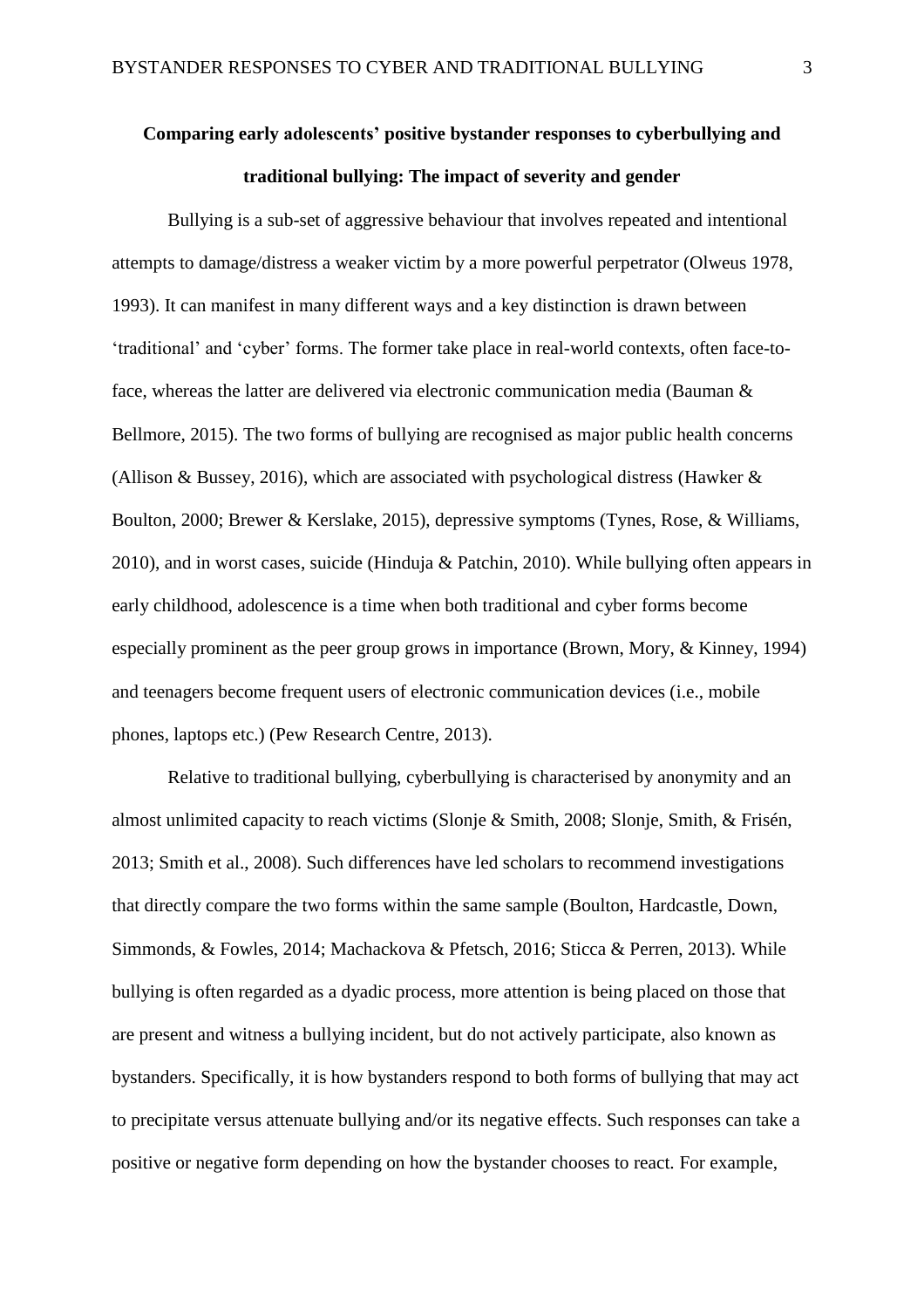positive responses can foster help-seeking and emotional support for victims (DeSmet et al., 2014; Erreygers, Pabian, & Vandebosch, 2016; Pöyhönen, Juvonen, & Salmivalli, 2012), whereas negative responses encourage the perpetrator or at least fail to challenge the bullying act and provide tacit support for it (Holfeld, 2014; Jones, Mitchell, & Turner, 2015; Tsang, Hui, & Law, 2011). Clearly, understanding what precipitates prosocial bystander responses can help inform anti-bullying interventions.

Extant research is inconsistent with regards to whether bystanders would be more likely to intervene in traditional versus cyberbullying. On the one hand, adolescents report increased positive bystander behaviour for traditional than for cyberbullying incidents (Patterson, Allan, & Cross, 2016). This was attributed to the physical presence and authority figures in the offline environment. The online environment lacks clearly defined rules and presence of authority figures, making it easier for bystanders online to ignore the incident (Patterson et al., 2016). On the other hand, the online environment provides increased anonymity and autonomy to young people (Wong-Lo & Bullock, 2014). It is these characteristics that allow young people to choose how to respond and control their selfpresentation online (Madell & Muncer, 2007; Valkenburg & Peter, 2011). This perceived control online allows bystanders to positively intervene through communication technology in a private manner (Bastiaensens et al., 2015; Wong-Lo & Bullock, 2014).

Moreover, Latane and Darley's well-known social psychological research on diffusion of responsibility (DOR) for intervening to help someone in distress also leads to conflicting expectations about relative bystander support for victims of traditional versus cyberbullying (Latane & Darley 1976; see Hogg & Vaughn, 2011). They found that the presence of other 'onlookers' tends to reduce a person's willingness to intervene in a positive way via DOR (e.g., 'there is no need for me to help since someone else will'). This could imply that the *physical presence* of co-onlookers of traditional bullying would lead to less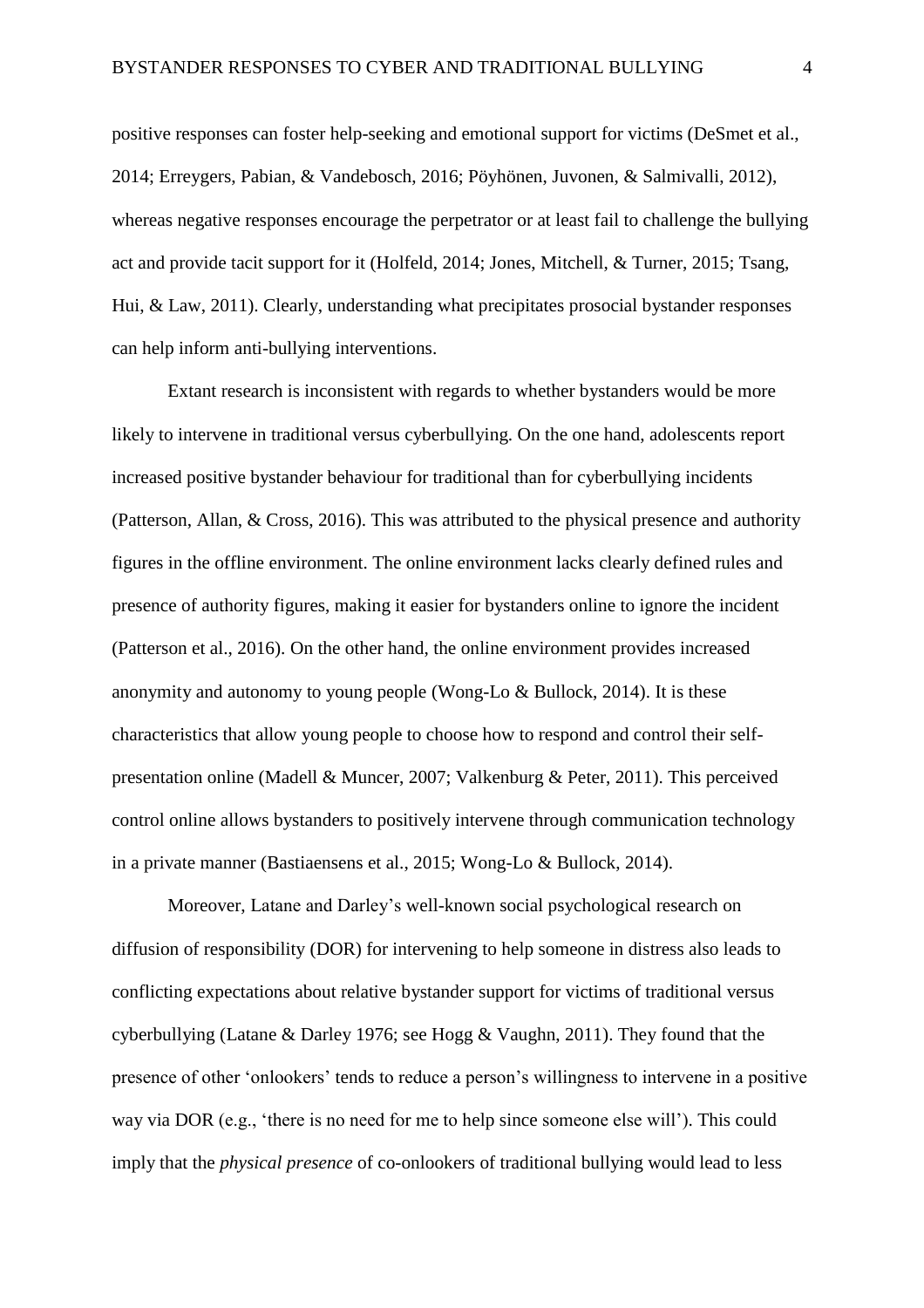positive bystander behaviour relative to cyberbullying. On the other hand, the likely greater number of *virtual co-onlookers* of cyberbullying might lead to less positive behaviour than for traditional bullying incidents for the same reason.

Researchers have also considered moderator variables that could influence bystander responses to traditional versus cyberbullying, and severity of the bullying incident and gender have been implicated. Young people are known to make evaluations about the likely impact of different types of bullying on victims (Chen, Cheng, & Ho, 2015; Williams & Guerra, 2007) and so severity is thought to influence the bystander responses they make. However, again there is inconsistency in extant research and theory. On the one hand, an onlooker of more severe acts of bullying may experience greater shame for not intervening in a positive manner (Bandura, 1986; Cappadocia, Pepler, Cummings & Craig, 2012). Consistent with this line of thinking, some studies report that young people tend to offer help for more as opposed to less severe cyberbullying (Bastiaensens et al., 2014, 2015; Obermaier, Fawzi, & Koch, 2016) and traditional bullying (Cappadocia et al., 2012; Forsberg et al., 2018). On the other hand, research has shown that many young people are aware that siding with victims runs the risk of becoming targeted by the bullies (Boulton, 2013). It would be conceivable that adolescents may be less inclined to offer help as bystanders of more as opposed to less severe episodes of bullying because of the greater risk. But even that intuitively appealing notion is challenged because while some studies have found that adolescents regard cyberbullying as *more* serious than traditional bullying (Sobba, Paez & Bensel, 2017; Sticca & Perren, 2013), others have found that they are *more* inclined to intervene positively in the former (Bastiaensens et al., 2015; Madell & Muncer, 2007; Wong-Lo & Bullock, 2014). So, while the 'helping victims is risky' hypothesis may be applicable for traditional bullying, perhaps because positive bystander responses are potentially highly visible, the anonymous nature of online activity may provide opportunities to safely intervene on behalf of victims in severe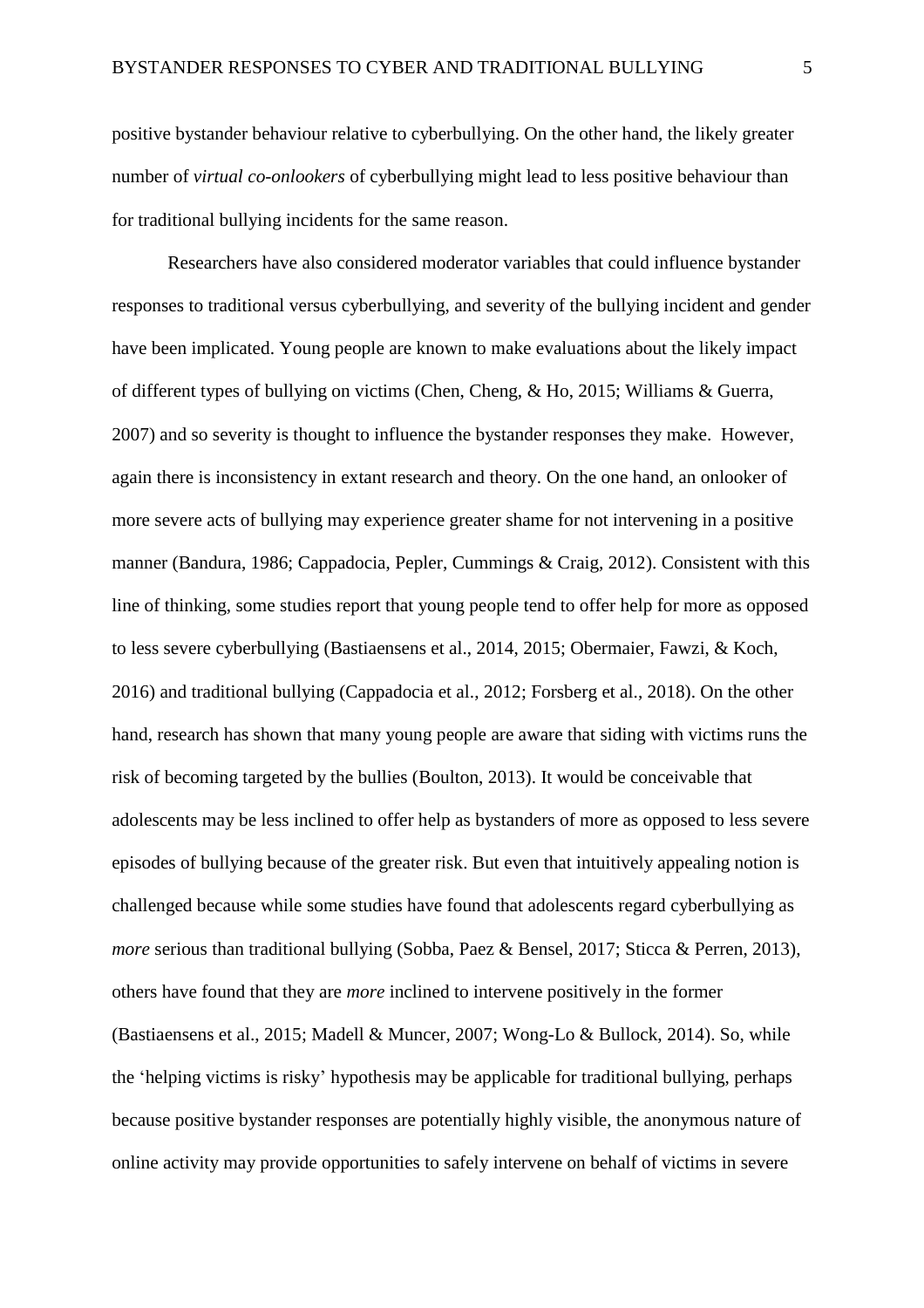acts of cyberbullying (Madell & Muncer, 2007; Obermaier et al., 2016). Despite these inconsistencies in the body of research on bystander responses to bullying, findings do seem to be consistent with theory and evidence to suggest that the behaviour of young people around bullying is the product of them weighing up the risks and the benefits of different course of action (Boulton, Boulton, Down, Sanders, & Craddock, 2017; Newman, 2008). Thus, while the severity of a bullying incident is highly likely to moderate bystander responses, more research is needed to elucidate the details. In particular, does the influence of severity act in a similar or dissimilar way for traditional versus cyberbullying?

Considering the influence of gender on bystander behaviour, females tend to have more positive attitudes to providing peer support in general compared to males (Boulton, 2005; Cowie, 2000). This has also been found in relation to both traditional and cyberbullying (Bastiaensens et al., 2014; Cao & Lin, 2015; Gini, Pozzoli, Borghi, & Franzoni, 2008). This body of evidence suggests that the moderating role of gender is such that females will be more likely than males to exhibit positive bystander responses (PBRs) to bullying. However, the extent to which this holds true for cyber versus traditional bullying warrants further study.

Turning to the current study, the extant literature provides a clear rationale for further examination of young people's PBRs in a way that allows direct comparisons of traditional and cyberbullying, females versus males, and less versus more severe incidents. These three factors were examined as main effects with the following associated hypotheses/research questions:

- 1. PBRs will be higher in cyberbullying than traditional bullying (Bastiaensens et al., 2015; Madell & Muncer, 2007; Wong-Lo & Bullock, 2014).
- 2. Females will exhibit more PBRs than males (Bastiaensens et al., 2014; Cao & Lin, 2015; Gini et al., 2008).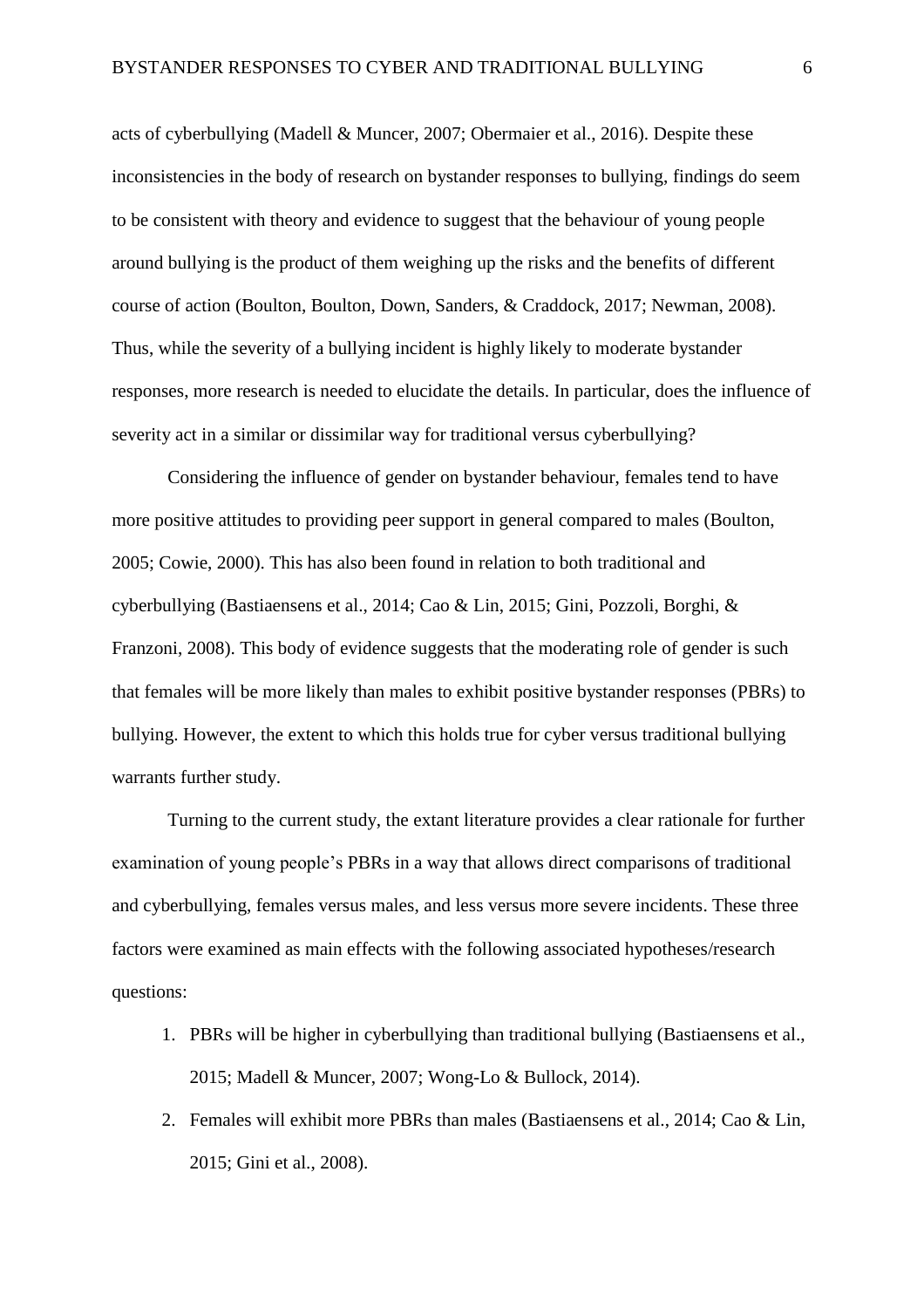3. Due to inconsistencies in extant findings, it was tested if PBRs would vary as a function of severity. As severity increases, the 'helping victims is risky' hypothesis (Boulton, 2013) predicts *less* PBRs, whereas the hypothesis that there would be greater shame associated with not helping (Bandura, 1986; Cappadocia et al., 2012) predicts *more* PBRs.

In addition, interaction effects were tested in order to examine:

- 4. if the influence of severity acts in a similar or dissimilar way on PBRs to traditional versus cyberbullying, i.e., would there be an interaction between type of bullying and severity?
- 5. whether gender acts as a moderator of participants' tendencies to intervene positively in traditional versus cyberbullying, i.e., would there be an interaction between type of bullying and gender?
- 6. whether gender acts as a moderator of participants' tendencies to intervene positively as a function of severity, i.e., would there be an interaction between severity and gender?

### **Method**

#### *Participants*

The local Ethics Committee approved this study. Data were collected from 868 early adolescents aged 11-13 years (47.2% female) drawn from two secondary schools in the UK, across school year 7 and school year 8. The sample recruited in the current study reflects that of those in middle school in the USA, between  $6<sup>th</sup>$  and  $7<sup>th</sup>$  grades. The sample were recruited from urban schools based in the UK, Midlands, in the city and districts of Birmingham. Ethnicity data were not solicited at the request of the schools, but they are typical state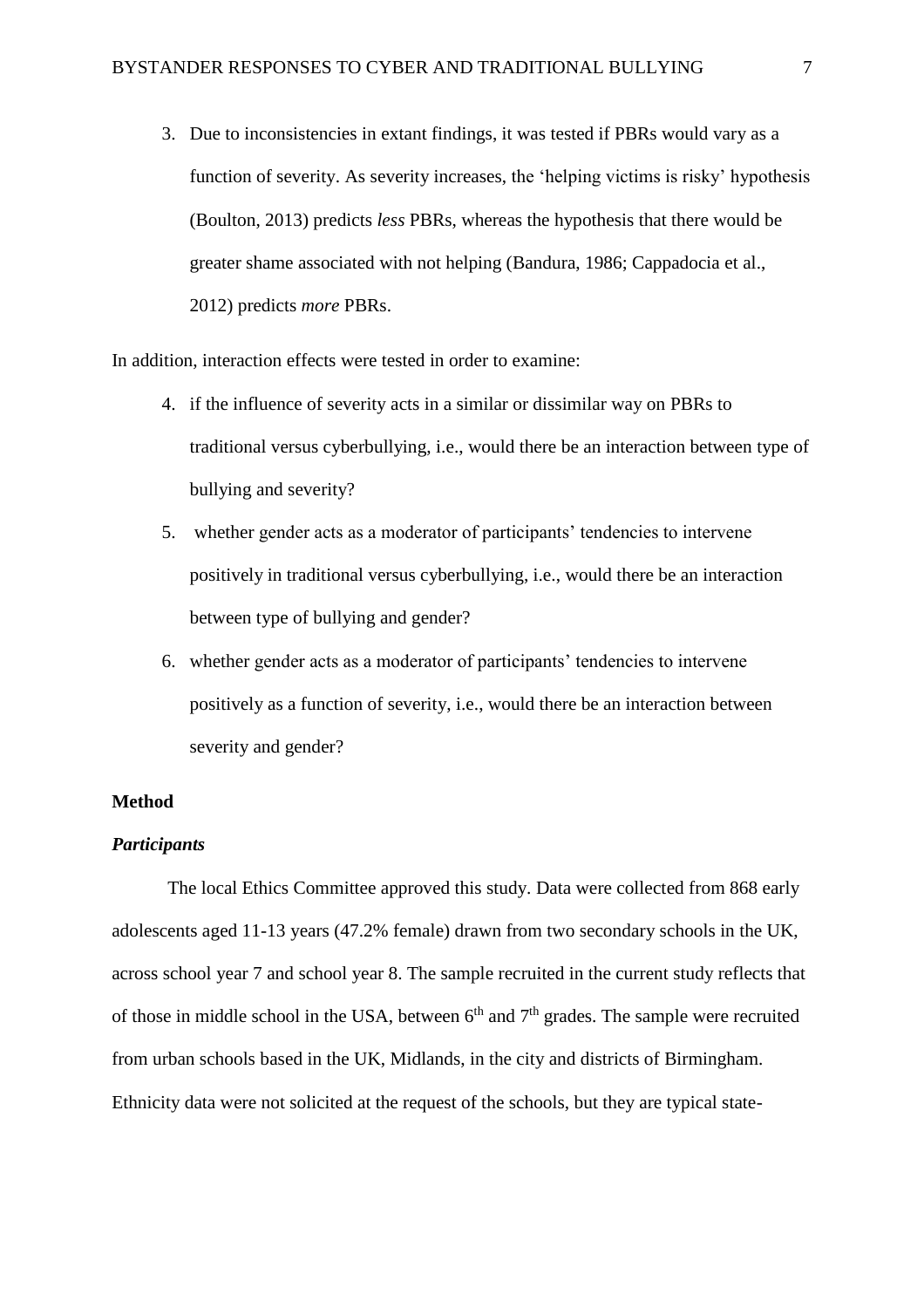funded schools with around 1,000 students from a range of ethnic and socio-economic backgrounds. Consent from participants and parents/guardians/head teachers was obtained. *Measures*

As in previous studies (Bastiaensens et al., 2014; Patterson, Allan, & Cross, 2017; Price et al., 2014) bystander responses were assessed in relation to six hypothetical vignettes. The three scenarios for traditional (verbal) bullying, and the three scenarios for cyberbullying, each contained a mild, moderate, and severe incident. The level of bullying severity for both traditional and cyberbullying vignettes was differentiated by the intensity of the mean/aggressive comment, the repetitive nature of the incident, and the extent to which the victim was upset. Such factors in the literature are known to impact perceived severity and increase negative feelings for the victim (Gini & Espelage, 2014; Palladino et al., 2017; Wright et al., 2017), and as such, formed the rationale for the development of the severity categories for the vignettes. After each scenario had been read out by the researcher (to overcome any literacy/comprehension issues), participants were asked "What would you do in this situation? List as many things as you can think of". Participants were encouraged to carefully think how they would respond and to write down their individual ideas as they came to them. Participants had about 15-20 minutes to consider these key questions, far more than is usually afforded to open questions incorporated into self-report questionnaires. Prior studies have shown that adolescents typically provide rich data when this method is adopted (Boulton et al., 2017).

A coding frame was developed to allow quantitative analysis of participants' responses. To develop this coding frame, prior research on bystander responses was consulted and reviewed (DeSmet et al., 2014; Erreygers et al., 2016; Patterson et al., 2016; Pöyhönen et al., 2012), which identified four specific common categories of positive response, shown in Table 1 with their operational definitions and exemplars of vignettes. The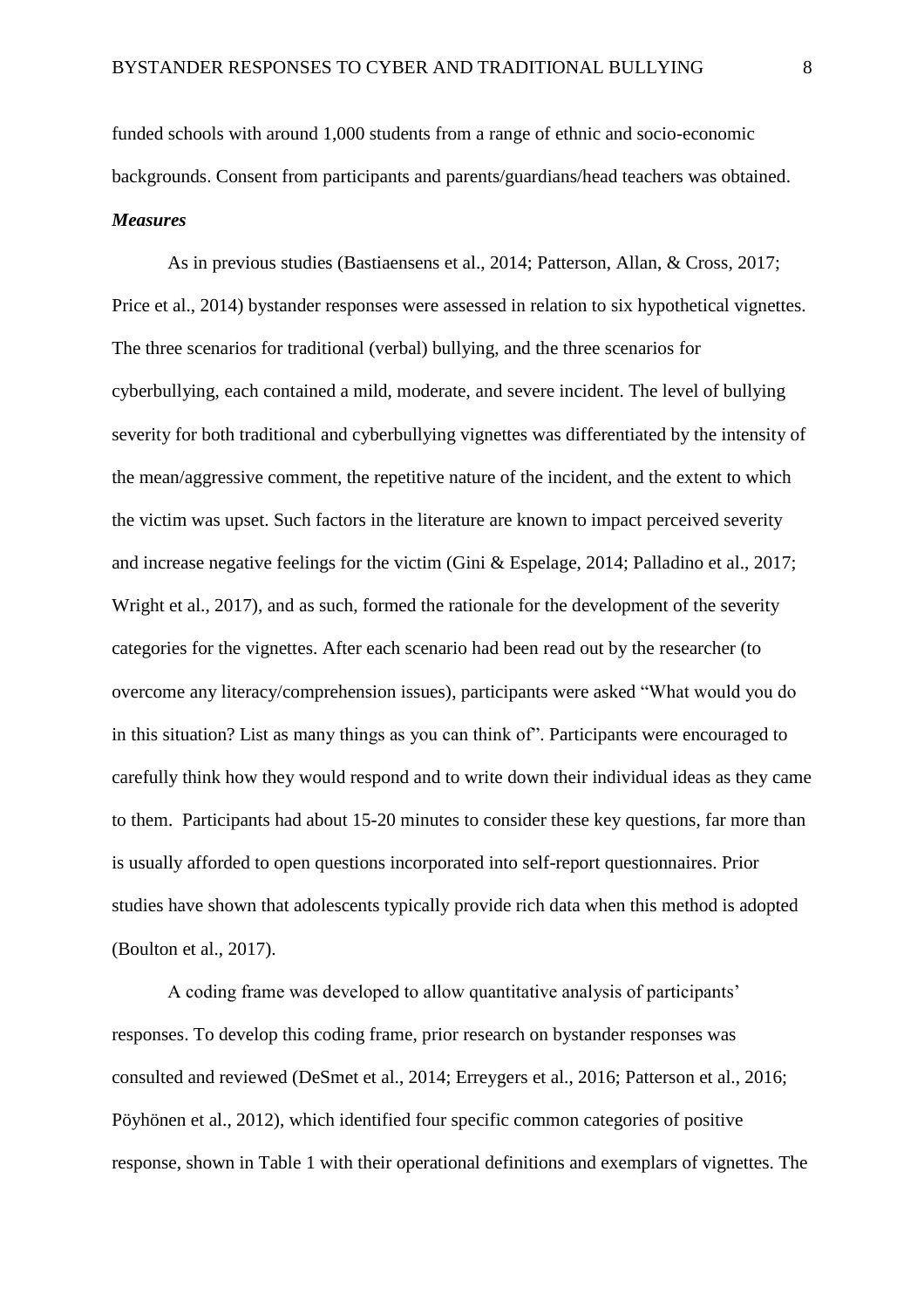coding frame was reviewed by members of the school staff responsible for e-safety at the participating schools for additional views on the identified codes. Coding was conducted by two independent researchers. Inter-coder reliability across 120 responses from males and females to scenarios of different levels of severity yielded a Cohen's Kappa of .623, regarded as 'substantial' (Peat, Mellis, Williams, & Xuan, 2002; Viera & Garrett, 2005). Examples of responses are, 'Go and find a teacher straight away to tell them what happened' and 'Go to the person who has been bullied and make sure they are okay', which were coded respectively as 'Seek help from a trusted adult and/or teacher' and 'Provide emotional support and comfort the victim'. Additional examples can be seen in Table 1. To operationalise participants' PBRs for each vignette, the number of responses from each of the four codes was tallied, giving each vignette a possible range of 0 to 4.

### [Table 1 near here]

#### *Procedure*

Data were collected on a whole-class basis. Teachers were present but took no active part in proceedings. Participants received a questionnaire and were seated to ensure privacy. Their right to not take part or withdraw at any time was explained. They were informed that there were no right or wrong answers and encouraged to offer their own personal views. So that students and researchers had a shared understanding of key constructs, and to provide a context for the questions, the researcher discussed and defined 'bystander', 'traditional bullying' and 'cyberbullying'.

#### *Statistical analysis*

To address the hypotheses/research questions, a 2 x 3 x 2 (type of bullying [traditional, cyber] x severity [mild, moderate, severe] x gender [male, female]) mixed ANOVA was performed along with follow-up tests. Type of bullying and severity were repeated measures and PBRs the dependent variable. Partial eta squared  $(\eta^2)$  to determine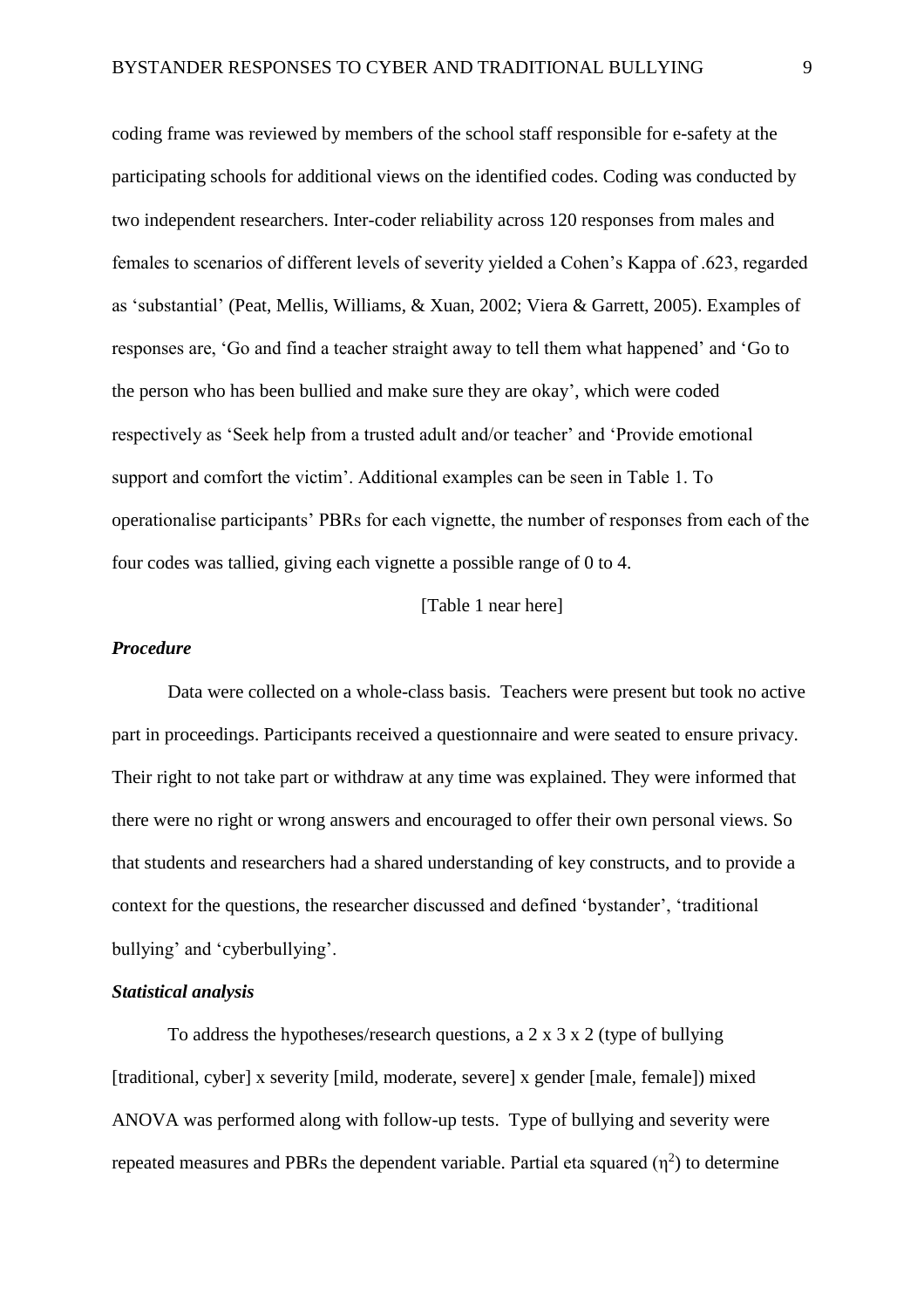effect size followed Cohen's (1988) small ( $\eta^2 = 0.01$ ), medium ( $\eta^2 = 0.06$ ), and large ( $\eta^2 =$ 0.14) effect level recommendations. The main effects are presented before describing if and how these were qualified by interaction effects.

## **Results**

Confirming hypothesis 1, PBRs were significantly higher in cyberbullying  $(M = 3.86$ , *SD* = 1.79) than traditional bullying ( $M = 3.27$ , *SD* = 2.19), Wilk's Lambda = 0.97, *F*(1,866)  $= 23.64, p < 0.001$ , partial  $\eta^2 = .03$ .

Confirming hypothesis 2, females ( $M = 8.66$ ,  $SD = 3.31$ ) exhibited significantly more PBRs than males ( $M = 6.32$ ,  $SD = 3.43$ ),  $F(1,866) = 104.33$ ,  $p < 0.01$ , partial  $\eta^2 = 0.11$ .

For research question 3, PBRs did vary significantly as a function of severity, Wilk's Lambda = 0.73,  $F(2,865) = 160.55$ ,  $p<0.01$ , partial  $\eta^2 = 0.27$ . Post-hoc pairwise comparisons indicated PBRs for severe ( $M = 2.85$ ,  $SD = 1.44$ ) > than for moderate ( $M = 2.51$ ,  $SD = 1.35$ ) > than for mild ( $M = 2.07$ ,  $SD = 1.36$ ) bullying, all  $p < .001$ .

For research question 4, there was a significant interaction between type of bullying and severity, Wilk's Lambda =  $0.92$ ,  $F(2,865) = 36.39$ ,  $p < .001$ , partial  $\eta^2 = .08$ . The nature of this interaction was probed with pairwise comparisons between traditional and cyberbullying at each of the three levels of severity; whereas there was no difference at mild (traditional:  $M = 1.01$ ,  $SD = .90$ ; cyber:  $M = 1.06$ ,  $SD = .75$ ) and severe (traditional:  $M = 1.45$ , *SD* = .95; cyber:  $M = 1.40$ ,  $SD = .77$ ) levels, at moderate levels PBRs were significantly higher for cyber ( $M = 1.40$ ,  $SD = .77$ ) than for traditional bullying ( $M = 1.11$ ,  $SD = .85$ ). In traditional bullying, there was a significant difference between each pair of severity level, all *p* <.001. Whereas in cyberbullying, each pair of severity level was significant, all *p* <.001, with the exception of moderate and severe, not significant. Figure 1 shows the interaction between type of bullying and severity on participants' PBRs.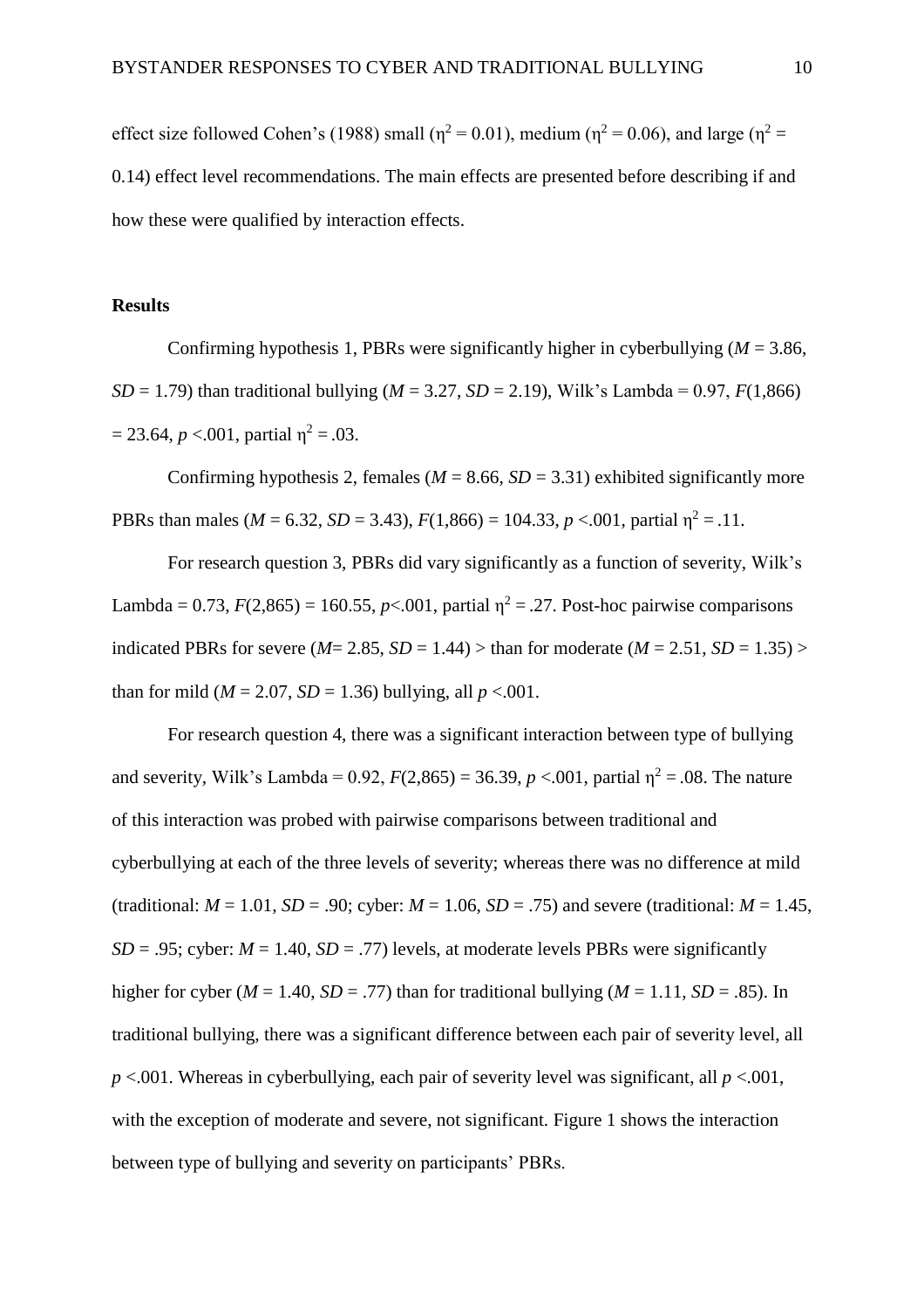For research question 5, there was no evidence for an interaction between gender and type of bullying, Wilk's Lambda = 1.00,  $F(1,866) = .16, p > .05$ .

For research question 6, there was a significant interaction between gender and severity, Wilk's Lambda = .98,  $F(2,865) = 7.04$ ,  $p < .001$ , partial  $\eta^2 = .02$ . The nature of this interaction was probed with pairwise comparisons between females and males at each of the three levels of severity; for severe levels, PBRs were significantly higher amoung females (*M*   $= 3.34$ , *SD* = 1.36) compared to males (*M* = 2.41, *SD* = 1.36),  $t(866) = -10.10$ ,  $p < 0.001$ . At moderate severity, females ( $M = 2.93$ ,  $SD = 1.27$ ) had significanly higher levels of PBRs than males ( $M = 2.13$ ,  $SD = 1.30$ ),  $t(866) = -9.16$ ,  $p < .001$ . The mean difference at mild bullying severity indicated females ( $M = 2.38$ ,  $SD = 1.30$ ) compared to males ( $M = 1.78$ ,  $SD = 1.36$ ),  $t(866) = -6.67$ ,  $p < 0.01$  were significantly more likely to exhibit PBRs. The nature of this interaction illustrates that females offer inceasingly more PBRs than males as bullying severity increases. Figure 2 shows the interaction between gender and severity on participants' PBRs.

[Figure 1 and 2 near here]

#### **Discussion**

This study set out to examine the influence of severity and gender on early adolescents' reported willingness to support victims of bullying, and to directly compare traditional versus cyberbullying. In line with previous studies, our main effects analysis showed that the participants reported a greater willingness to intervene positively in cyber than traditional bullying (Bastiaensens et al., 2015; Madell & Muncer, 2007; Wong-Lo & Bullock, 2014), and females did so more than males (Bastiaensens et al., 2014; Cao & Lin, 2015; Gini et al., 2008). A linear main effect of severity was obtained, with PBRs declining significantly from severe through moderate to mild cases. This is an important finding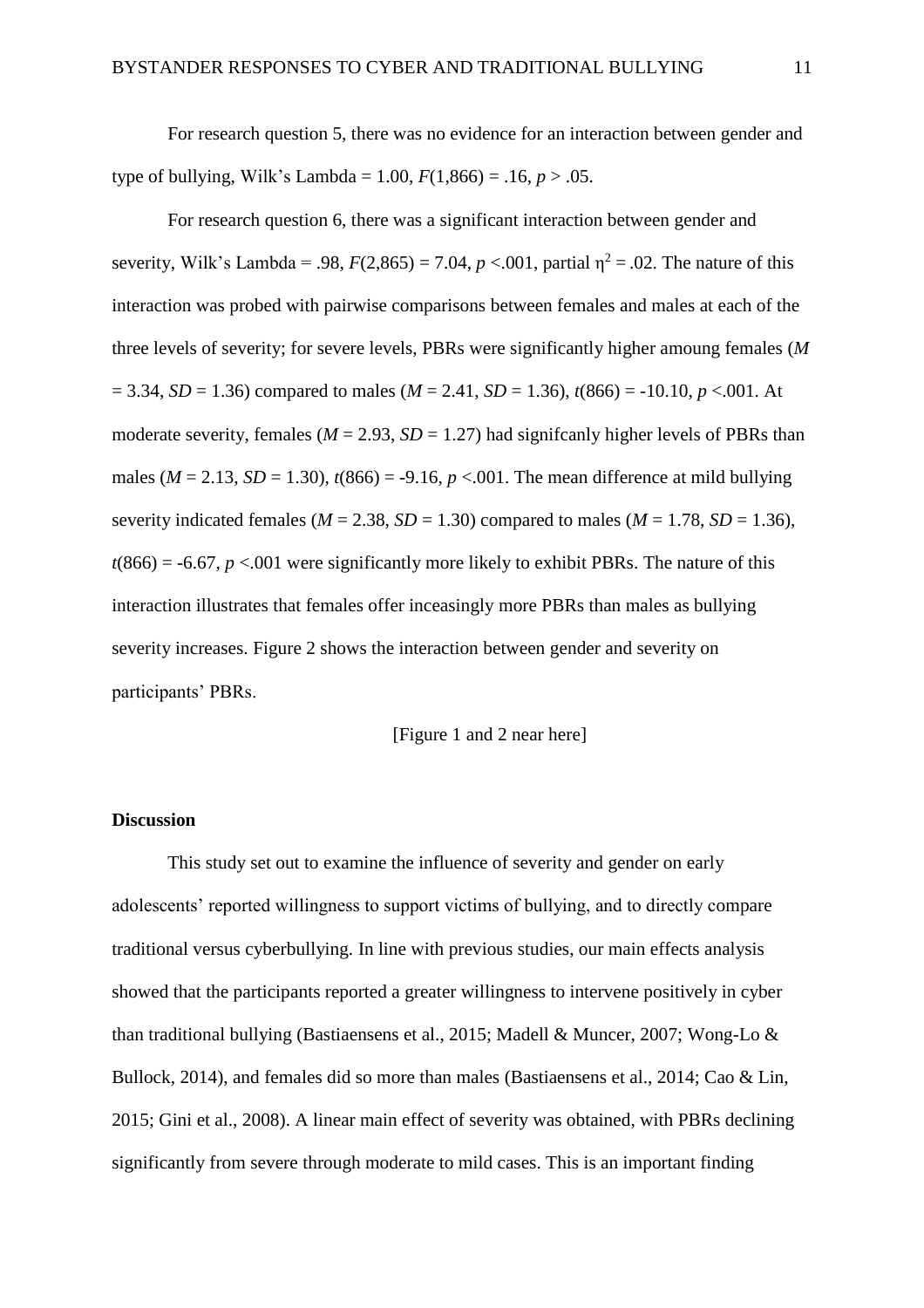because it provides a direct test between two competing predictions derived from theory. It runs counter to the 'helping victims is risky' hypothesis (Boulton, 2013) but is consistent with the view that onlooker of more severe acts of bullying may experience greater shame for not intervening in a positive manner (Bandura, 1986; Cappadocia et al., 2012).

The finding that the effect of severity was qualified by type of bullying is a further contribution of the research. The main difference was that at moderate levels, PBRs were significantly higher for cyber than for traditional bullying, but that PBRs did not differ at mild and severe levels. Put another way, the threshold for relatively high amounts of PBRs 'kicked in' at moderate levels of severity for cyberbullying but at severe levels of severity for traditional bullying. These results have important practical implications. They suggest that with relatively little prompting on the part of adults (parents and teachers in particular), early adolescents could be persuaded to act on their apparent tendencies to support victims of cyberbullying but that efforts to encourage more widespread PBRs to traditional bullying may need to be substantial. Verbal bullying was chosen as an exemplar of traditional bullying and prior research has shown that many young people and adults fail to see this as 'serious', at least relative to physical traditional bullying (Boulton et al., 2014; Jacobsen & Bauman, 2007; Maunder, Harrop, & Tattersall, 2010).

Research has identified that cyberbullying is often regarded as *more* serious than its traditional counterpart (Sobba et al., 2017; Sticca & Perren, 2013) and in line with the current study, early adolescents feel more inclined to offer PBRs in the former. The finding that females were more likely than males to offer PBRs in both forms of bullying and at all levels of severity could be explained by their more proactive attitudes to provide peer support (Boulton, 2005; Cowie, 2000) and their stronger belief that bullying is 'serious' (Molluzzo & Lawler, 2012). Based on this, we suggest that efforts to communicate/reinforce the notion that *all* forms of bullying *are* serious may support the belief among young people that,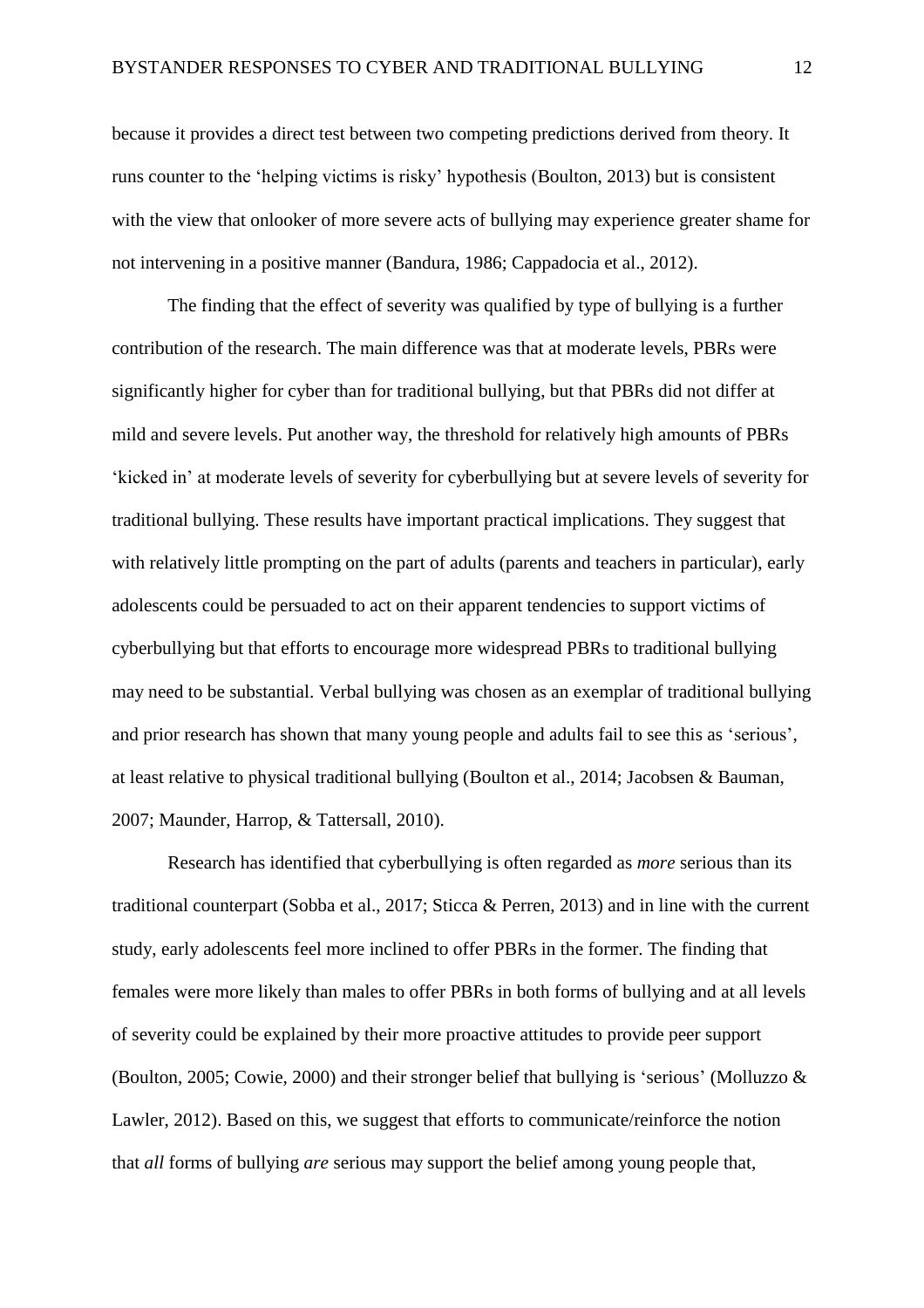correspondingly, all forms of bullying merit PBRs, especially amongst males. However, future research should explore whether these attitudes translate into their actual behaviour when acting as a positive bystander for both forms of bullying. A previous study showed that such beliefs may be engendered effectively by allowing older students to teach their younger peers about such matters (Boulton et al., 2016). This, in turn, may promote and encourage future PBRs across all pupils.

While the findings suggest the frequency of PBRs are similar across both forms of bullying, in particular, across levels of bullying severity, early adolescents were more likely to exhibit these behaviours in the online domain. It could be that early adolescents perceive cyberbullying incidents to be more public, a recognised feature attributed to the wider audience online (Slonje & Smith, 2008; Slonje et al., 2013), and as such, offer more PBRs due to the increased perceived impact on the victim (Chen & Cheng, 2017; Sticca & Perren, 2013). In addition, the ability to conceal one's identity in the online domain could influence bystander intentions. On the one hand, the anonymity online could hinder PBRs (Barlińska, Szuster & Winiewski, 2013), while on the other hand, the feature could create a platform for bystanders to positively intervene in a safe and responsible manner (Dredge, Gleeson, & De La Piedad Garcia, 2014; Madell & Muncer, 2007). Due to different reporting systems in the online and offline domain, adults can provide examples to young people on how to safely record and report witnessed incidents.

As noted in the Introduction, extant theory (Latane & Darley 1976; see Hogg & Vaughn, 2011) suggests bystanders evaluate the incident severity and make decisions about (non)-intervention at least partly on the basis of DOR. In the original research, DOR was regarded as being a simple linear function of the sheer number of co-onlookers. When it comes to bullying, this simple approach needs to be refined because, as the current study noted, DOR may also be influenced by perceived severity and in the cyber domain, co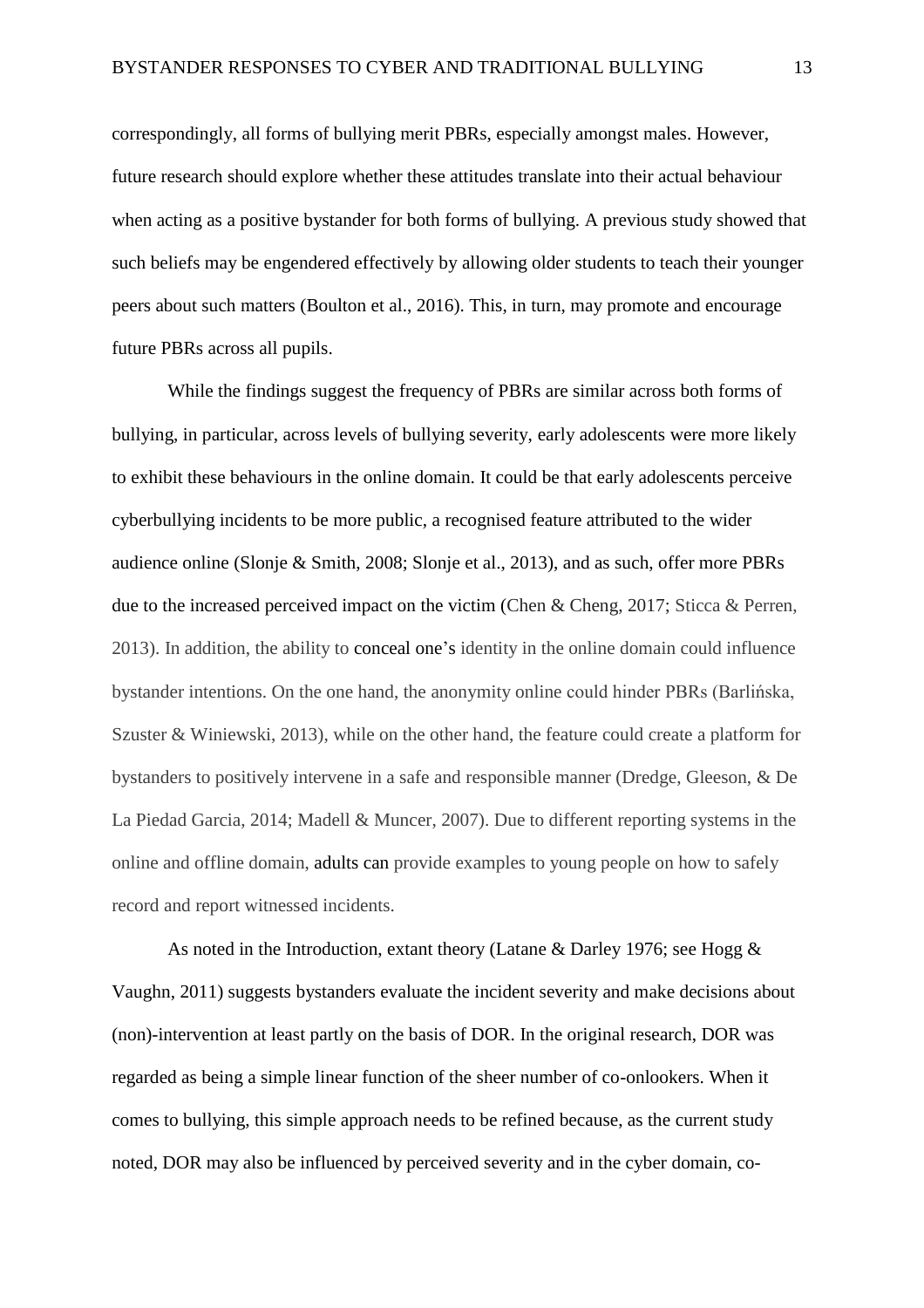onlookers are not actually physically present. The findings showed that early adolescents exhibited more PBRs in cyber compared to traditional bullying, even though the former tend to be associated with a wider audience and hence a greater number of cyber bystanders The online domain creates challenges for bystanders, especially when evaluating the severity of the incident, as bystanders could misinterpret the severity of the event. However, consistent across both forms of bullying, PBRs increased with severity, attributed due to the greater shame experienced by bystanders by not intervening for *more* as opposed to *less* severe incidents (Bandura, 1986). Research has shown how reduced self-efficacy can impact on bystander intentions (Thornberg & Jungert, 2013), highlighting the role of social-cognitive theories/principles to encourage PBRs. Practical applications of this suggest schools should implement intervention strategies to encourage active reflection and discussion on appropriate bystander responses through role play and activities. This can enable early adolescents to practice and gain the skills necessary to be a positive bystander in both online and offline domains.

Some limitations of the current study need to be noted. Responses to vignettes are only proxies for social behaviour (Bellmore, Ma, You, & Hughes, 2012). Despite this, young people have shown consistency in their stated intentions (Turiel, 2008) and so vignette methodology has some merits. In addition, while the vignettes provide a good measure of attitudes and what early adolescents think they would do when faced with particular situations, it is also possible these may not reflect their actual attitudes and behaviours. However, prior research on the relationship between what we say we do and what we actually do outlines the need to provide contextualised information to increase participants' accuracy between their real and hypothetical choices (FeldmanHall et al., 2012). As outlined in the Method section, key constructs were discussed to enhance understanding and provide context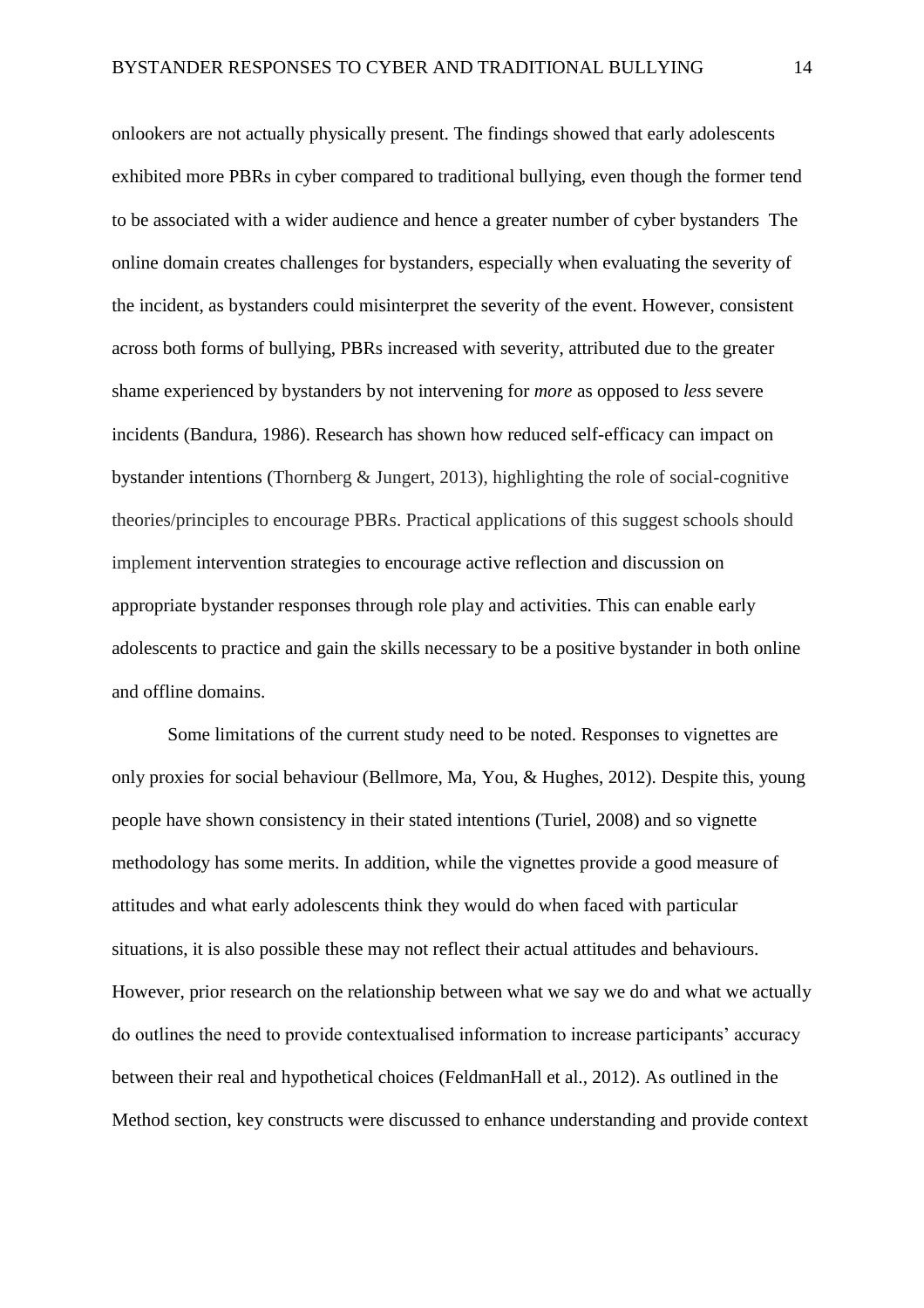for the vignettes. Such procedures demonstrate the steps that were taken to increase the accuracy of the participants' responses.

In addition, self-report data could reflect social desirable responses, with early adolescents overestimating their PBRs. However, steps were taken to minimise this possibility. While only verbal bullying was used to depict traditional bullying vignettes, this form of bullying has been recognised as the most prevalent of the traditional methods, and identified to most overlap with cyberbullying (Vandebosch & Van Cleemput, 2009; Waasdorp & Bradshaw, 2015). However, future research should compare bystander responses between different subsets of traditional and cyber forms of bullying. This would illustrate any discrepancy on PBRs across physical, verbal, relational and cyber forms of bullying. In particular, how PBRs vary according to the online platform and/or digital device used would aid future anti-cyberbullying initiates when developing new social networks or devices.

In summary, this study offers a unique comparison of PBRs between cyber and traditional bullying by considering the influence of bullying severity and gender. The findings contribute to research on bystanders by showing that early adolescents' report increased PBRs in cyber than traditional bullying, with more PBRs as bullying severity increases across both types of bullying, particularly among females. This suggests the severity of bullying is an important predictor on subsequent bystander intentions, and so merits further investigation*.* They add to the growing body of knowledge that can be used to encourage more PBR among young people as an important way to combat bullying and its negative effects.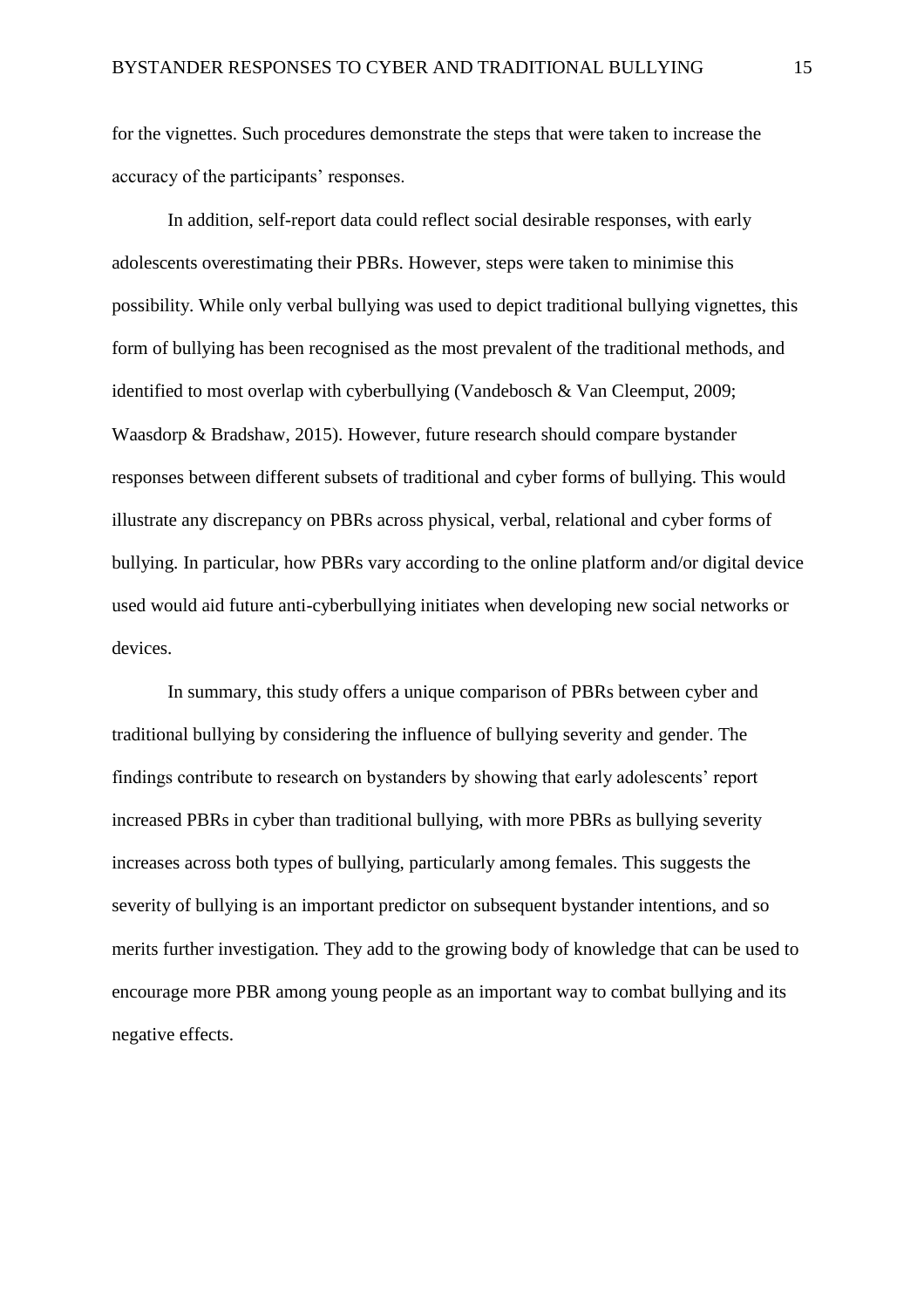#### **References**

- Allison, K. R., & Bussey, K. (2016). Cyber-bystanding in context: A review of the literature on witnesses' responses to cyberbullying. *Children and Youth Services Review*, *65*, 183-194.
- Bandura, A. (1986). *Social foundations of thought and action : A social cognitive theory*. Englewood Cliffs ; N.J. ; London: Prentice-Hall.
- Barlińska, J., Szuster, A., & Winiewski, M. (2013). Cyberbullying among adolescent bystanders: Role of the communication medium, form of violence, and empathy. *Journal of Community & Applied Social Psychology*, *23*(1), 37-51.
- Bastiaensens, S., Vandebosch, H., Poels, K., Van Cleemput, K., Desmet, A., & De Bourdeaudhuij, I. (2014). Cyberbullying on social network sites. An experimental study into bystanders' behavioural intentions to help the victim or reinforce the bully. *Computers in Human Behavior*, *31*, 259-271.
- Bastiaensens, S., Vandebosch, H., Poels, K., Van Cleemput, K., DeSmet, A., & De Bourdeaudhuij, I. (2015). 'Can I afford to help?'How affordances of communication modalities guide bystanders' helping intentions towards harassment on social network sites. *Behaviour & Information Technology*, *34*(4), 425-435.
- Bauman, S., & Bellmore, A. (2015). New Directions in Cyberbullying Research. *Journal of School Violence, 14*(1), 1-10.
- Bellmore, A., Ma, T. L., You, J. I., & Hughes, M. (2012). A two-method investigation of ] early adolescents' responses upon witnessing peer victimization in school*. Journal of Adolescence, 35(5), 1265-1276.*

Boulton, M. J., Boulton, L., Camerone, E., Down, J., Hughes, J., Kirkbride, C., ... & Sanders,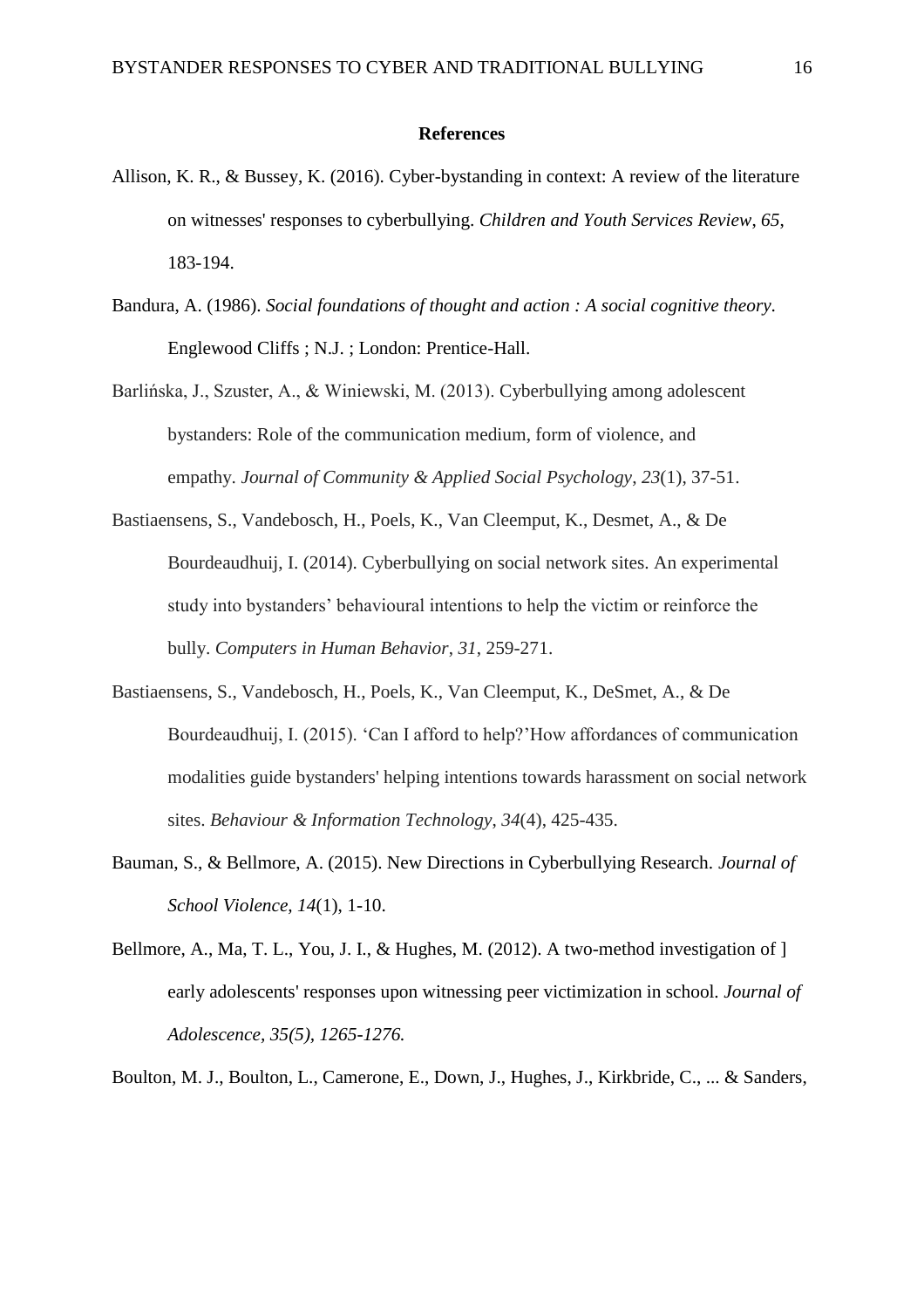J. (2016). Enhancing primary school children's knowledge of online safety and risks with the CATZ Cooperative Cross-Age Teaching Intervention: results from a pilot study. *Cyberpsychology, Behavior, and Social Networking*, *19*(10), 609-614.

- Boulton, M. J., Boulton, L., Down, J., Sanders, J., & Craddock, H. (2017). Perceived barriers that prevent high school students seeking help from teachers for bullying and their effects on disclosure intentions. *Journal of adolescence*, *56*, 40-51.
- Boulton, M. J., Hardcastle, K., Down, J., Fowles, J., & Simmonds, J. A. (2014). A comparison of preservice teachers' responses to cyber versus traditional bullying scenarios: Similarities and differences and implications for practice. *Journal of Teacher Education*, *65*(2), 145-155.
- Boulton, M. J. (2005). School peer counselling for bullying services as a source of social support: a study with secondary school pupils. *British Journal of Guidance & Counselling*, *33*(4), 485-494.
- Boulton, M. J. (2013). The effects of victim of bullying reputation on adolescents' choice of friends: Mediation by fear of becoming a victim of bullying, moderation by victim status, and implications for befriending interventions. *Journal of experimental child psychology*, *114*(1), 146-160.
- Brewer, G., & Kerslake, J. (2015). Cyberbullying, self-esteem, empathy and loneliness. *Computers in human behavior*, *48*, 255-260.
- Brown, B. B., Mory, M. S., & Kinney, D. (1994). Casting adolescent crowd in a relational perspective: Caricature, channel, and context. In R. Montemayor, G. R. Adams, & T. P. Gullota (Eds.), *Advances in adolescent development: Vol. 5. Personal relationships during adolescence* (pp. 123–167). Newbury Park, CA: Sage

Cao, B., & Lin, W. Y. (2015). How do victims react to cyberbullying on social networking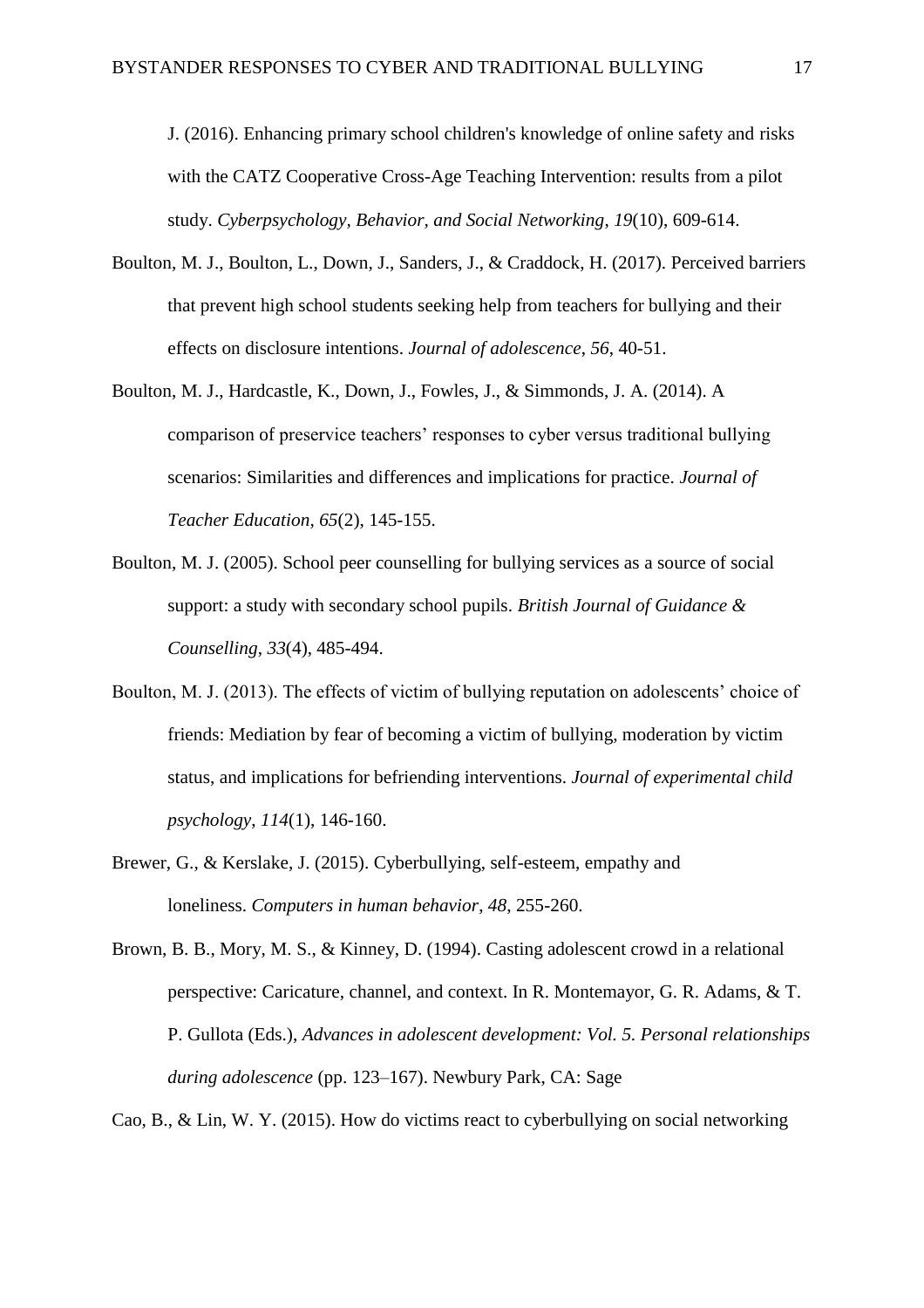sites? The influence of previous cyberbullying victimization experiences. *Computers in Human Behavior*, *52*, 458-465.

- Cappadocia, M. C., Pepler, D., Cummings, J. G., & Craig, W. (2012). Individual motivations and characteristics associated with bystander intervention during bullying episodes among children and youth. *Canadian Journal of School Psychology*, *27*(3), 201-216.
- Chen, L. M., Cheng, W., & Ho, H. C. (2015). Perceived severity of school bullying in elementary schools based on participants' roles. *Educational Psychology*, *35*(4), 484- 496.
- Chen, L. M., & Cheng, Y. Y. (2017). Perceived severity of cyberbullying behaviour: differences between genders, grades and participant roles. *Educational Psychology*, *37*(5), 599-610.
- Cohen, J. (1960). Kappa: Coefficient of concordance. *Educ. Psych. Measurement*.
- Cohen J. (1988). *Statistical Power Analysis for the Behavioral Sciences*. New York, NY: Routledge Academic
- Cowie, H. (2000). Bystanding or standing by: Gender issues in coping with bullying in English schools. *Aggressive Behavior, 26*(1), 85-97.
- Desmet, A., Veldeman, C., Poels, K., Bastiaensens, S., Van Cleemput, K., Vandebosch, H., & De Bourdeaudhuij, I. (2014). Determinants of self-reported bystander behavior in cyberbullying incidents amongst adolescents. *Cyberpsychology, Behavior and Social Networking, 17*(4), 207-15.
- Dredge, R., Gleeson, J., & De La Piedad Garcia, X. (2014). Risk factors associated with impact severity of cyberbullying victimization: A qualitative study of adolescent online social networking. *Cyberpsychology, Behavior and Social Networking,17*(5), 287-91.
- Erreygers, S., Pabian, S., Vandebosch, H., & Baillien, E. (2016). Helping behavior among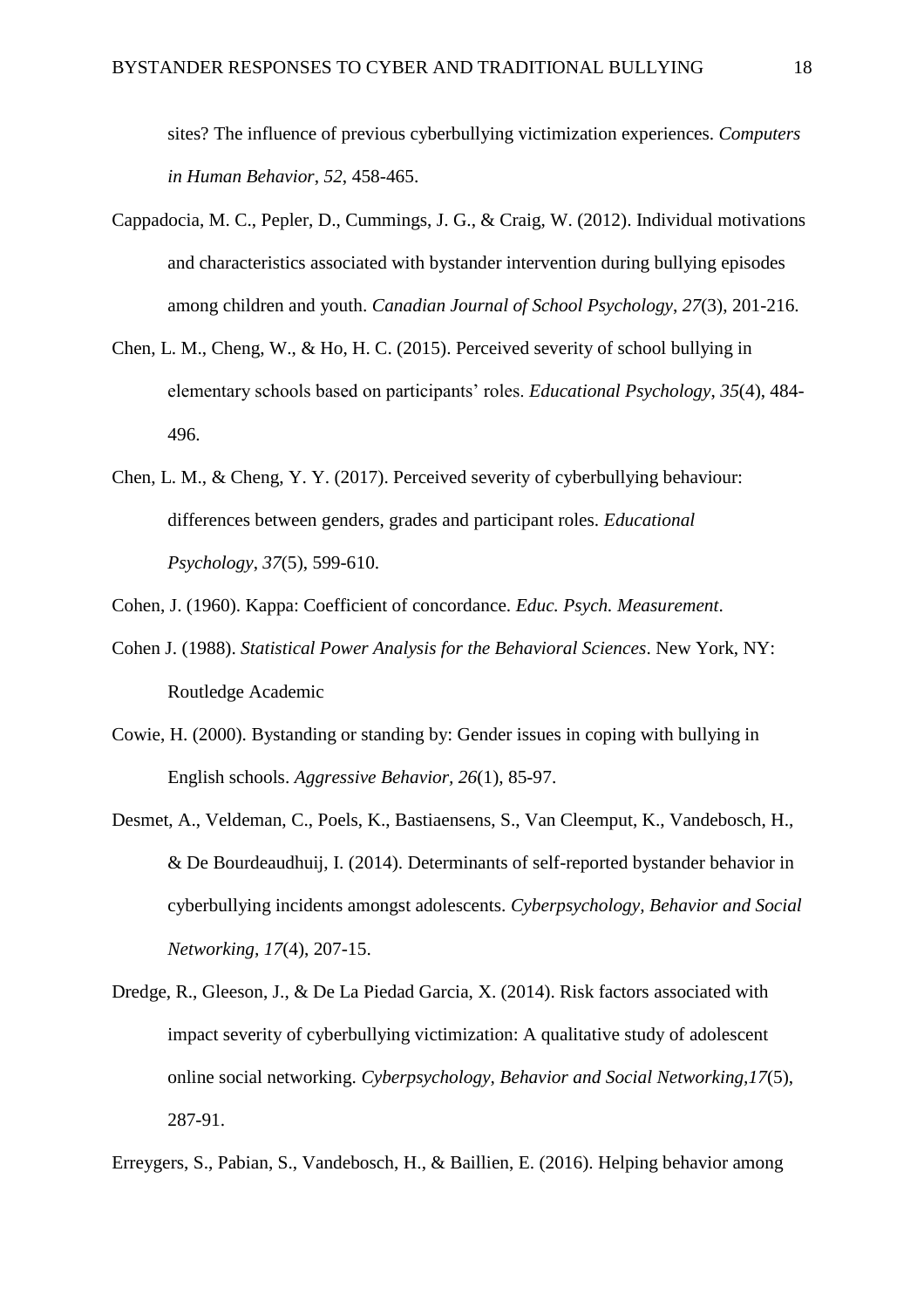adolescent bystanders of cyberbullying: The role of impulsivity. *Learning and Individual Differences*, *48*, 61-67.

- FeldmanHall, O., Mobbs, D., Evans, D., Hiscox, L., Navrady, L., & Dalgleish, T. (2012). What we say and what we do: the relationship between real and hypothetical moral choices. *Cognition*, *123*(3), 434-441.
- Forsberg, C., Wood, L., Smith, J., Varjas, K., Meyers, J., Jungert, T., & Thornberg, R. (2018). Students' views of factors affecting their bystander behaviors in response to school bullying: A cross-collaborative conceptual qualitative analysis. *Research Papers in Education,* 1-16.
- Gini, G., & Espelage, D. L. (2014). Peer victimization, cyberbullying, and suicide risk in children and adolescents. *Jama*, *312*(5), 545-546.
- Gini, G., Pozzoli, T., Borghi, F., & Franzoni, L. (2008). The role of bystanders in students' perception of bullying and sense of safety. *Journal of school psychology*, *46*(6), 617- 638.
- Hawker, D. S., & Boulton, M. J. (2000). Twenty years' research on peer victimization and psychosocial maladjustment: A meta-analytic review of cross-sectional studies. *The Journal of Child Psychology and Psychiatry and Allied Disciplines*, *41*(4), 441-455.
- Hinduja, S., & Patchin, J. W. (2010). Bullying, cyberbullying, and suicide. *Archives of suicide research*, *14*(3), 206-221.

Hogg, M.A., & Vaughn, G.M. (2011). Social Psychology. Pearson: Harlow.

- Holfeld, B. (2014). Perceptions and attributions of bystanders to cyber bullying. *Computers in Human Behavior, 38*, 1-7.
- Jacobsen, K., & Bauman, S. (2007). Bullying in schools: School counselors' responses to three types of bullying incidents. *Professional School Counseling*, *11*(1), 1-9.

Jones, L., Mitchell, M., & Turner, K. (2015). Victim Reports of Bystander Reactions to In-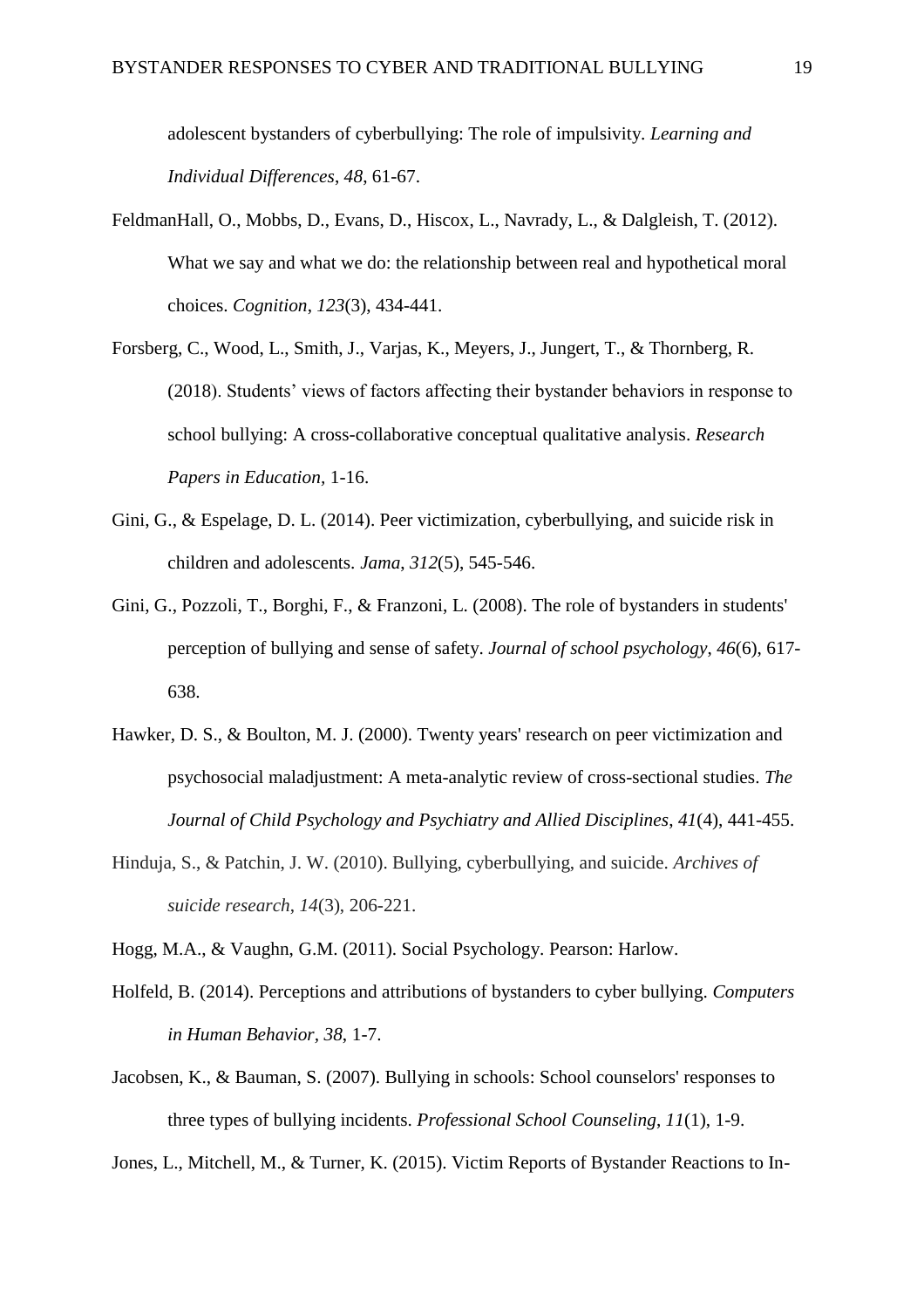Person and Online Peer Harassment: A National Survey of Adolescents. *Journal of Youth and Adolescence,44*(12), 2308-2320.

- Latane, B. & Darley, J.M. (1976). Helping in a crisis: Bystander response to an emergency. Morristown, NJ: General Learning Press.
- Machackova, H., & Pfetsch, J. (2016). Bystanders' responses to offline bullying and cyberbullying: The role of empathy and normative beliefs about aggression. *Scandinavian Journal of Psychology*, *57*(2), 169–176.
- Madell, D., & Muncer, S. (2007). Control over social interactions: An important reason for young people's use of the Internet and mobile phones for communication? *Cyberpsychology & Behavior : The Impact of the Internet, Multimedia and Virtual Reality on Behavior and Society, 10*(1), 137-40.
- Molluzzo, J. C., & Lawler, J. (2012). A study of the perceptions of college students on cyberbullying. *Information Systems Education Journal*, *10*(4), 84.
- Newman, R. S. (2008). Adaptive and nonadaptive help seeking with peer harassment: An integrative perspective of coping and self-regulation. *Educational Psychologist, 43*(1), 1-15.
- Obermaier, M., Fawzi, N., & Koch, T. (2016). Bystanding or standing by? How the number of bystanders affects the intention to intervene in cyberbullying. *New Media & Society, 18*(8), 1491-1507.
- Olweus, D. (1978). Aggression in the schools: Bullies and whipping boys. New York, NY: Hemisphere Publishing.
- Olweus, D. (1993). Bullying at school: What we know and what we can do. Oxford: Blackwell.
- Palladino, B. E., Menesini, E., Nocentini, A., Luik, P., Naruskov, K., Ucanok, Z., ... &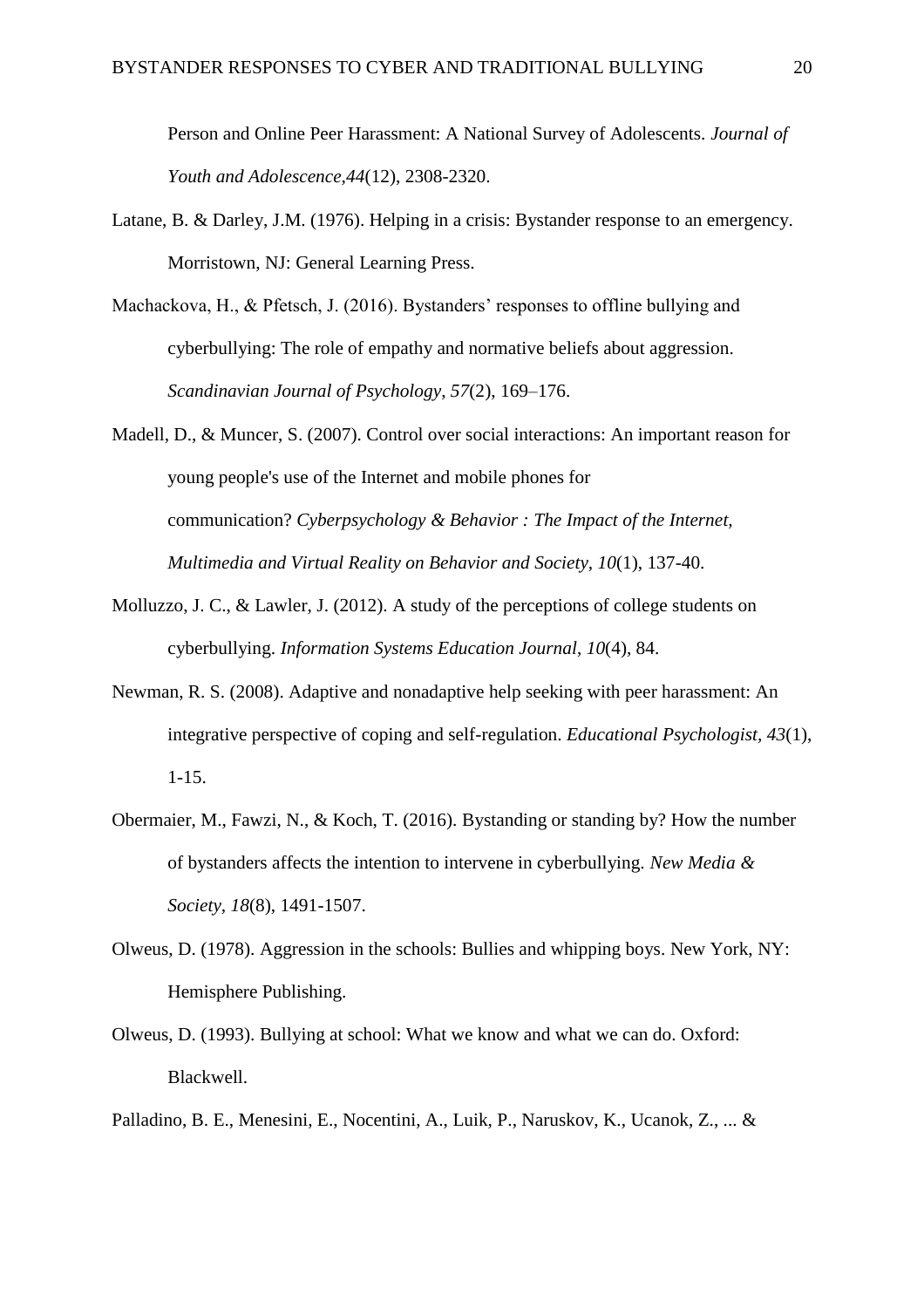Scheithauer, H. (2017). Perceived severity of cyberbullying: differences and similarities across four countries. *Frontiers in psychology*, *8*, 1524.

- Patterson, L. J., Allan, A., & Cross, D. (2017). Adolescent perceptions of bystanders' responses to cyberbullying. *New Media & Society*, doi: 1461444815606369
- Patterson, L., Allan, A., & Cross, D. (2016). Adolescent bystanders' perspectives of aggression in the online versus school environments. *Journal of Adolescence, 49*, 60.
- Peat, J., Mellis, C., & Williams, K. (Eds.). (2002). *Health science research: a handbook of quantitative methods*. Sage.
- Pew Research Centre. (2013) Teens and technology 2013.

<http://www.pewinternet.org/files/old-media/Files/>

Reports/2013/PIP\_TeensandTechnology2013.pdf (accessed Jan. 17, 2016).

- Pöyhönen, V., Juvonen, J., & Salmivalli, C. (2012). Standing up for the victim, siding with the bully or standing by? Bystander responses in bullying situations. *Social Development*, *21*(4), 722-741.
- Slonje, R., & Smith, P. K. (2008). Cyberbullying: another main type of bullying? *Scandinavian Journal of Psychology*, *49*(2), 147–54.<http://doi.org/10.1111/j.1467-> 9450.2007.00611.x

Slonje, R., Smith, P. K., & Frisén, A. (2013). The nature of cyberbullying, and strategies for prevention. *Computers in Human Behavior*, *29*(1), 26–32. http://doi.org/10.1016/j.chb.2012.05.024

Smith, P. K., Mahdavi, J., Carvalho, M., Fisher, S., Russell, S., & Tippett, N. (2008). Cyberbullying: its nature and impact in secondary school pupils. *Journal of Child Psychology and Psychiatry, and Allied Disciplines*, *49*(4), 376–85. http://doi.org/10.1111/j.1469-7610.2007.01846.x

Sticca, F., & Perren, S. (2013). Is cyberbullying worse than traditional bullying? Examining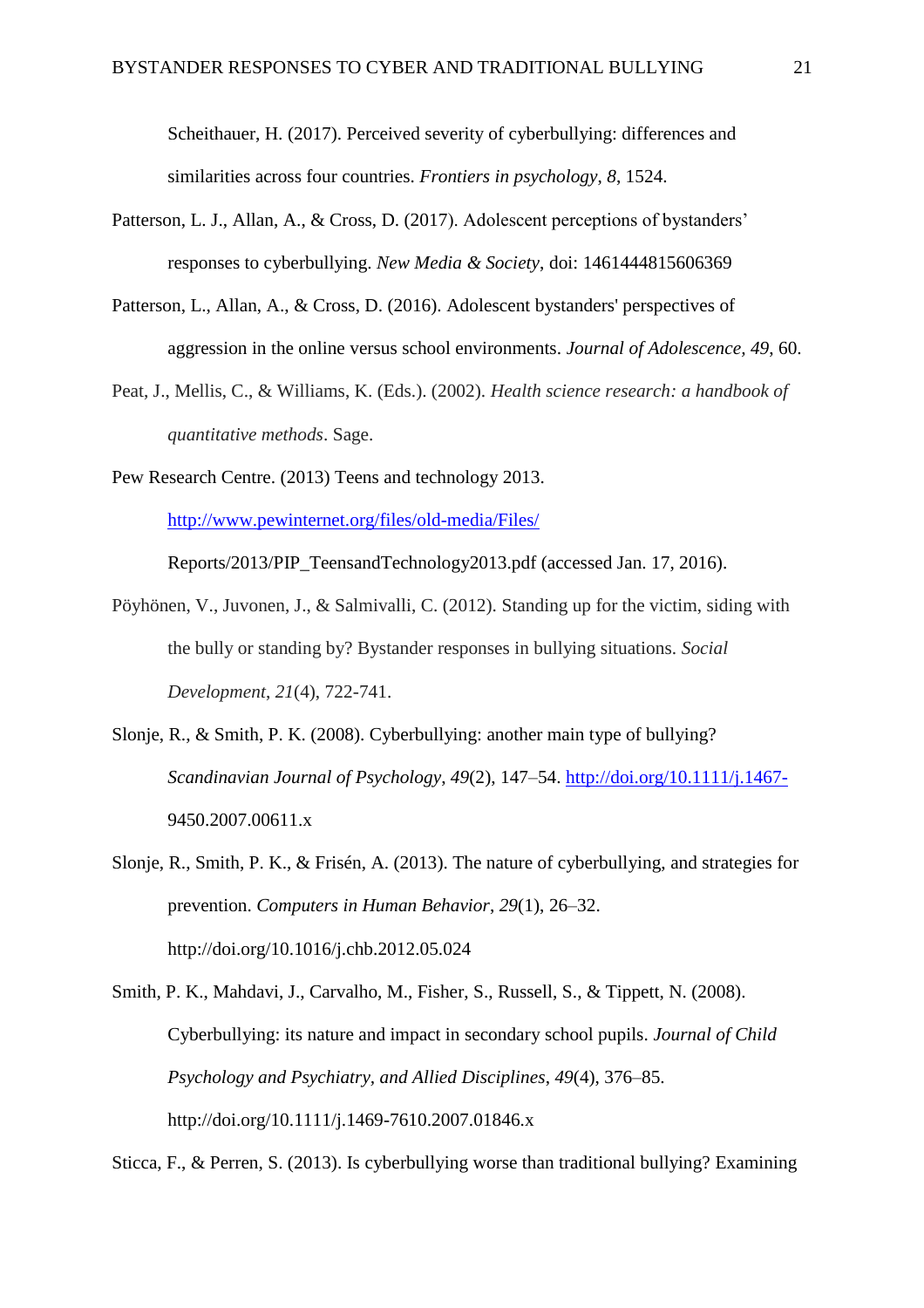the differential roles of medium, publicity, and anonymity for the perceived severity of bullying. *Journal of Youth and Adolescence*, *42*(5), 739–50. http://doi.org/10.1007/s10964-012-9867-3

- Thornberg, R., & Jungert, T. (2013). Bystander behavior in bullying situations: Basic moral sensitivity, moral disengagement and defender self-efficacy. *Journal of Adolescence*, *36*(3), 475-483.
- Turiel, E. (2008). Thought about actions in social domains: Morality, social conventions, and social interactions. *Cognitive development*, *23*(1), 136-154.
- Tsang, S. K. M., Hui, E. K. P., & Law, B. C. M. (2011). Bystander position taking in school bullying: the role of positive identity, self-efficacy, and self-determination. *TheScientificWorldJournal*, *11*, 2278–86. http://doi.org/10.1100/2011/531474
- Tynes, B. M., Rose, C. A., & Williams, D. R. (2010). The development and validation of the online victimization scale for adolescents. *Cyberpsychology: Journal of Psychosocial Research on Cyberspace*, *4*(2).
- Vandebosch, H., & Van Cleemput, K. (2009). Cyberbullying among youngsters: Profiles of bullies and victims. *New media & society*, *11*(8), 1349-1371.
- Viera, A.J., & Garrett, J.M. (2005). Understanding Interobserver Agreement: The Kappa Statistic. *Family Medicine, 37*, 360-363.
- Waasdorp, T. E., & Bradshaw, C. P. (2015). The overlap between cyberbullying and traditional bullying. *Journal of Adolescent Health*, *56*(5), 483-488.
- Williams, K., & Guerra, N. (2007). Prevalence and Predictors of Internet Bullying. *Journal of Adolescent Health, 41*(6), S14-S21.

Wright, M. F., Yanagida, T., Aoyama, I., Ševčíková, A., Macháčková, H., Dědková, L., ... &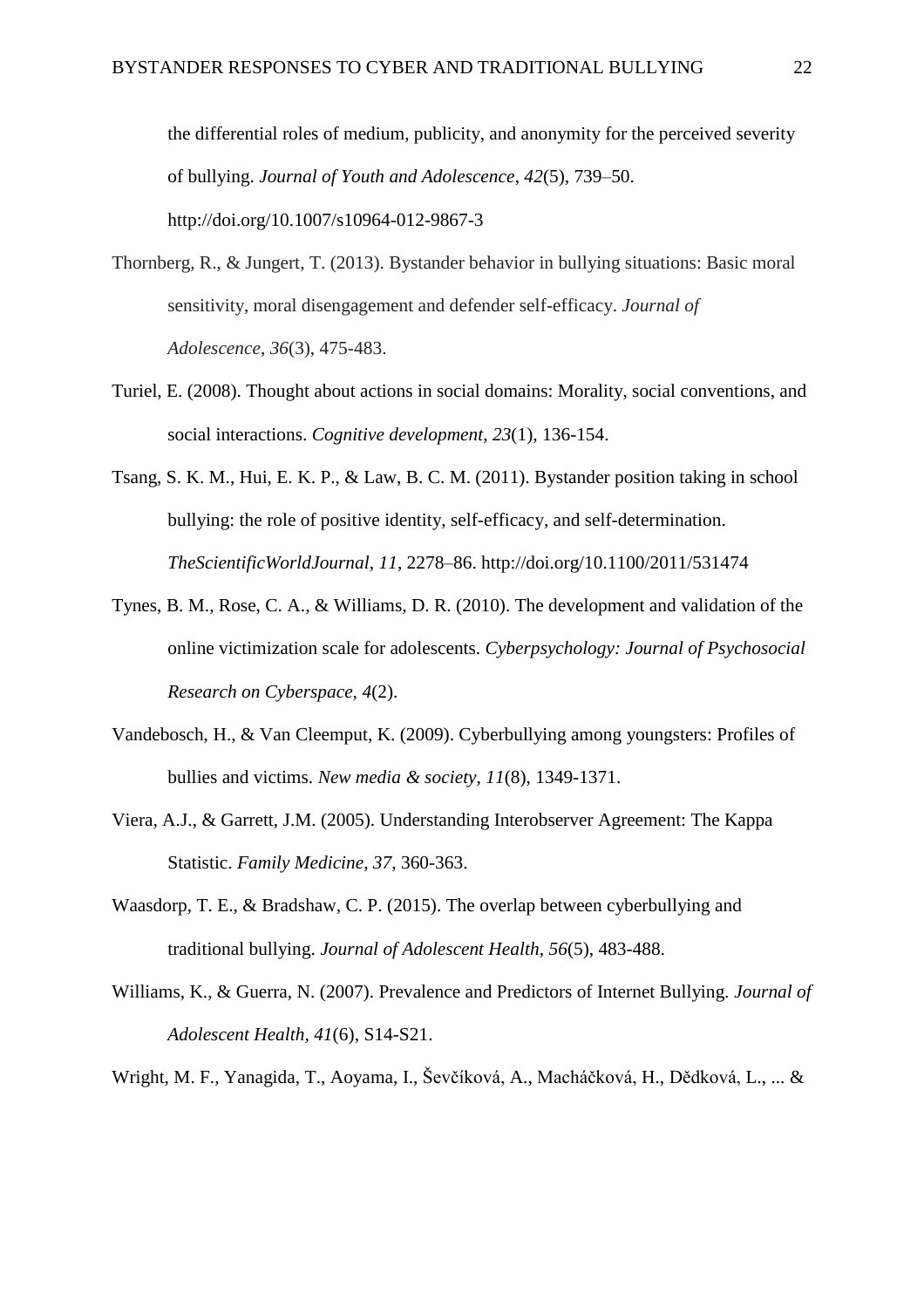Lei, L. (2017). Differences in severity and emotions for public and private face-toface and cyber victimization across six countries. *Journal of Cross-Cultural Psychology*, 48(8), 1216-1229.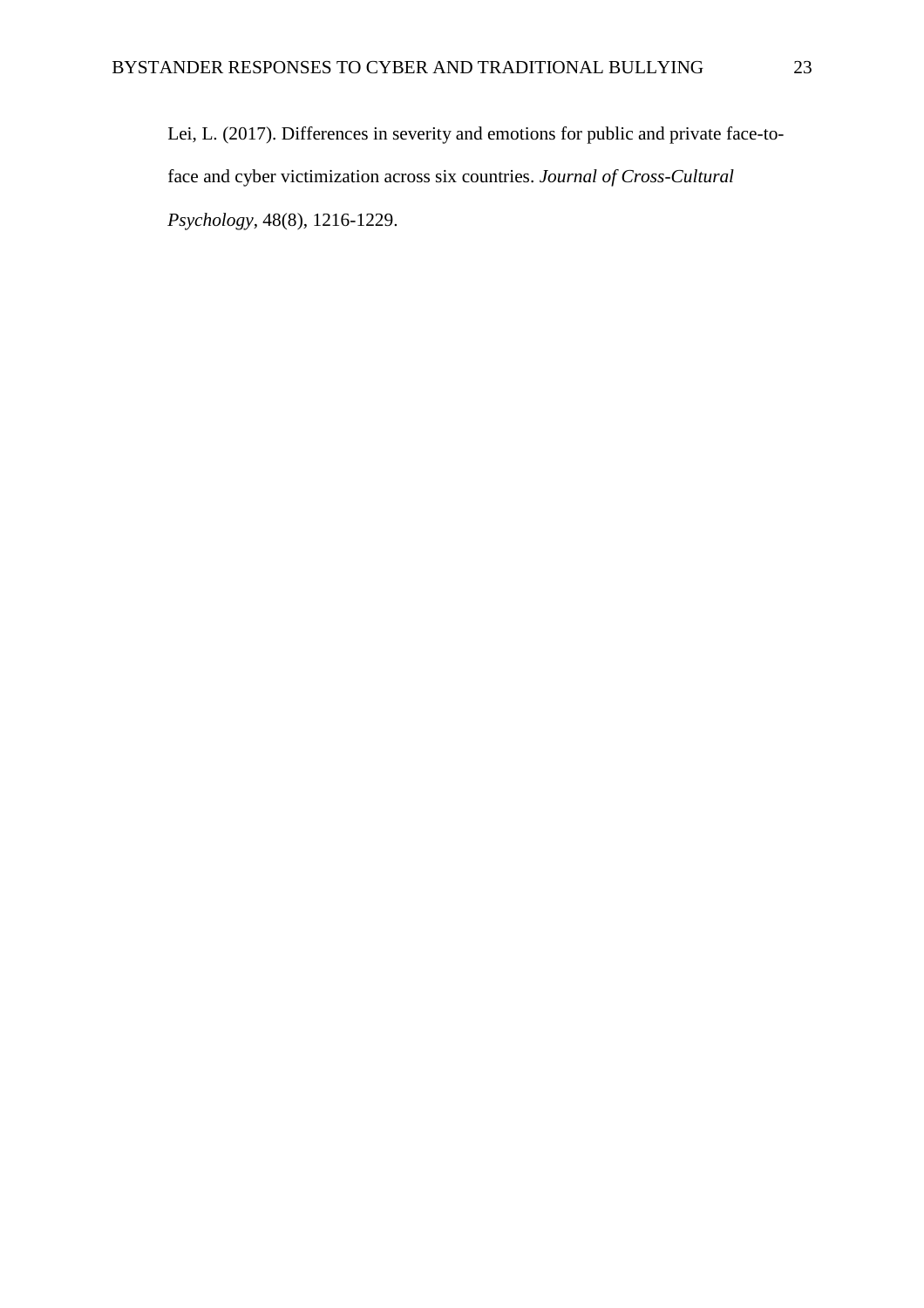| Examples                                                                                                                                                                                                |  |  |
|---------------------------------------------------------------------------------------------------------------------------------------------------------------------------------------------------------|--|--|
| Responses illustrate an awareness to seek help from a trusted<br>'Seek help from a teacher'                                                                                                             |  |  |
| adult and/or teacher after witnessing the incident.<br>'Try and find a known adult or parent to help'                                                                                                   |  |  |
| 'Report the incident to an adult straight away'                                                                                                                                                         |  |  |
| The response considers the need to seek help from a friend<br>'Seek help from a close friend who I trust'                                                                                               |  |  |
| and/or peer of similar age. These responses can also include<br>'Report the incident to my brother or sister'                                                                                           |  |  |
| 'Go and find help from someone else online'                                                                                                                                                             |  |  |
|                                                                                                                                                                                                         |  |  |
| Responses that indicate the child would intervene to stop the<br>'Send the bully a message to stop'                                                                                                     |  |  |
| 'Go up to the bully and stop them'                                                                                                                                                                      |  |  |
| 'Tell the bully to say sorry'                                                                                                                                                                           |  |  |
|                                                                                                                                                                                                         |  |  |
| Responses where the child provides emotional support to the<br>'Make sure the victim is feeling okay'                                                                                                   |  |  |
| 'Go to the person being bullied for support'<br>victim, providing comfort and reassurance.                                                                                                              |  |  |
| 'Send a message to see if they are okay'                                                                                                                                                                |  |  |
| Phrase used to depict [traditional/cyber] bullying vignettes                                                                                                                                            |  |  |
| Imagine a situation where you are [in the school playground/online] and you witnessed a school pupil [shouting/sending] not                                                                             |  |  |
| so aggressive/mean comments to another pupil. You have noticed this has happened once [in the school playground/online]                                                                                 |  |  |
| and that the pupil has looked not so upset about this recently.                                                                                                                                         |  |  |
|                                                                                                                                                                                                         |  |  |
| Imagine a situation where you are [in the school playground/online] and you witnessed a school pupil [shouting/sending]                                                                                 |  |  |
| fairly aggressive/mean comments to another pupil. You have noticed this has happened several times [in the school<br>playground/online] and that the pupil has looked fairly upset about this recently. |  |  |
|                                                                                                                                                                                                         |  |  |
| Imagine a situation where you are [in the school playground/online] and you witnessed a school pupil [shouting/sending] very<br>Severe                                                                  |  |  |
| aggressive/mean comments to another pupil. You have noticed this has happened everyday [in the school playground/online]                                                                                |  |  |
| and that the pupil has looked very upset about this recently.                                                                                                                                           |  |  |
|                                                                                                                                                                                                         |  |  |

Table 1: Information used to code participants responses and associated vignettes across levels of bullying severity.